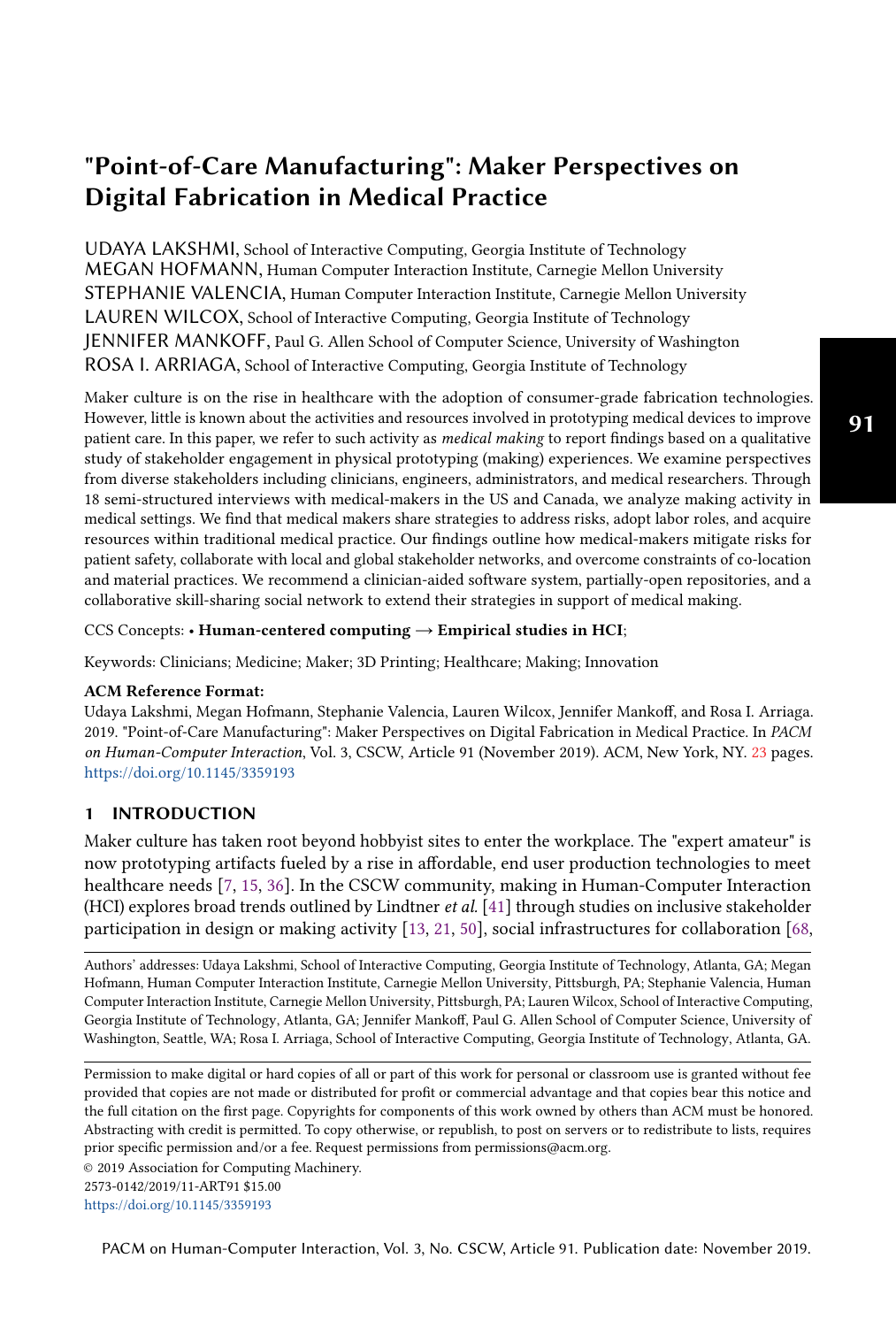[74\]](#page-22-2), and cultural practices emerging around materials in production processes [\[60,](#page-22-3) [61\]](#page-22-4). Other relevant studies characterize maker culture and activities of maker communities at large [\[8,](#page-19-3) [39,](#page-21-2) [41,](#page-21-0) [66\]](#page-22-5). However, few studies examine making for health [\[11,](#page-19-4) [30,](#page-20-2) [33,](#page-20-3) [50\]](#page-21-1). Those that do examine such activities tend to focus on patient and caregiver perspectives. Studies rarely incorporate the experiences of clinical stakeholders [\[7,](#page-19-0) [30,](#page-20-2) [46\]](#page-21-3) in making for health.

Healthcare is an ecosystem with many stakeholders. Patients encounter doctors, nurses, and medical assistants at the point of care. Such clinical staf, are acutely aware of the open problems in delivery of patient care [\[9,](#page-19-5) [19,](#page-20-4) [23\]](#page-20-5). We have found examples of these medical practitioners engaging in problem-solving via digital fabrication and other maker technologies (i.e., 3D printing, laser cutting, programmable electronics) to meet medical needs. This problem-solving often takes place within traditional structures such as hospitals [\[44,](#page-21-4) [48\]](#page-21-5). Yet, clinical involvement in making is relatively unexplored [\[23\]](#page-20-5). We found no studies that identify the activities, barriers, and strategies used by such point of care stakeholders.

Point of care innovation is uniquely situated in maker culture. Makers are often viewed as non-technical hobbyists who create physical artifacts for themselves either in pursuit of pleasure or utility; maker spaces are sites for innovation and entrepreneurship [\[32,](#page-20-6) [41\]](#page-21-0). Makers, particularly in the area of Do-It-Yourself (DIY)/ Do-For-Others (DFO)-Assistive Technology (AT) [\[11\]](#page-19-4), have professional technical expertise that informs their hobbyist making at a small scale. In contrast to this broader maker culture, clinical staf are experts in highly specialized medical or related technical felds. Medical makers are not novices; they are medical experts with skills they acquire to meet their patients' point of care needs. The activity is similar in scale to other makers, yet it carries greater consequences in the context of care relationships.

Making for others, as an extension of medical practice, raises serious implications. When clinical staf create artifacts for patients, they explicitly commit to "do no harm" at every stage of the prototyping process [\[27\]](#page-20-7). Despite some US Food and Drug Administration (FDA) policies to regulate making for DIY/ DFO-AT needs, other areas (e.g., surgical prototypes) of making may be completely without oversight [\[62\]](#page-22-6). It is no exaggeration to say that the quality of these artifacts can pose a threat to life and limb. To uphold product quality, systems in material practices for making—code, design schematics, and manufacturing—need careful design [\[41,](#page-21-0) [60\]](#page-22-3). However, there are gaps in our understanding of the resources to uphold product quality. It is also unclear if scafolds are available to non-technical clinical staff engaged in collaborations with other makers. This is an important area of inquiry because clinicians are already making across multiple felds of healthcare [\[35,](#page-20-8) [48,](#page-21-5) [69\]](#page-22-7), producing anatomical models [\[75\]](#page-22-8), surgical guides and planning [\[22,](#page-20-9) [43\]](#page-21-6), implants [\[16\]](#page-19-6), prosthetic [\[24\]](#page-20-10) and orthotic devices [\[14\]](#page-19-7). It is critical to develop a path for them to do so in a safe, accountable, and reliable manner.

We address this gap in understanding the material practices of *medical making*. Taking a cue from Lindtner et al. , we extend questions of materiality to "social, economic, and material infrastructures" involved in making medical devices  $[41]$ . Awori *et al.* offer a perspective as medical practitioners and makers in their article A Maker Movement for Health [\[7\]](#page-19-0). They identify four fundamental challenges: unpredictable cost of innovation, safety and quality of technologies, cultural tensions in a traditional healthcare system, and scalable cross-dissemination of innovation. However, [\[7\]](#page-19-0) offers a top-down view and neglects the ground prototyping experiences. In this paper, we ofer an exploration of the role that infrastructure plays in resolving global–local tensions around regulations for safety and liability, stakeholder networks, and operational resources [\[63\]](#page-22-9).

We interviewed 18 healthcare stakeholders (i.e., clinicians, administrators, engineers, and medical researchers) across the U.S. and Canada. We focused on physical prototyping processes involving the use of digital fabrication technologies. Participants mention that 3D printing technologies had the most applications in their felds of practice. Incidentally, such technologies can be readily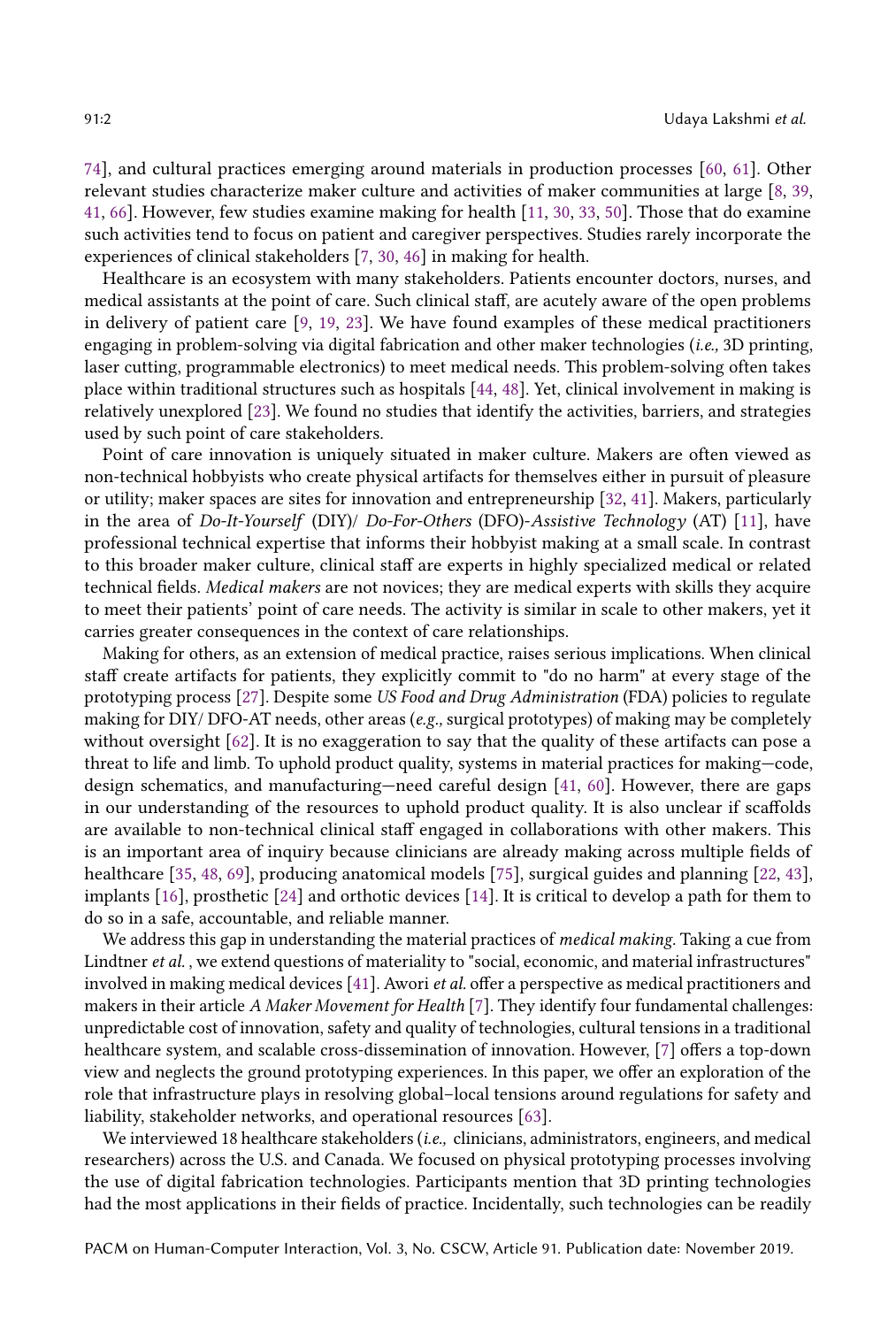infuenced by HCI research and development. Over the course of a year, we interviewed participants remotely to gather information about their maker technology experiences, taking into account the process they follow, how they interact with other stakeholders, and their perceptions of how making impacts their practice.

In our study, we characterize medical stakeholders and their activity at sites of medical practice. We draw from Hartman et al. 's definition of hacking and making activity as "opportunistic design" using "site-specifc tools" for prototyping artifacts [\[26,](#page-20-11) [41\]](#page-21-0). We defne medical making as any making activity involving technology to modify processes and practices in medical settings or patient care. Stakeholders who participate in the prototyping process of such artifacts are medical makers. They need not be medically licensed to participate in medical making activity or operate within traditional healthcare structures. In fact, we found that medical makers create their own infrastructure to ofset regulatory concerns. They leverage stakeholder networks across formal disciplines—specialized medicine, engineering-practices, and related design disciplines—through local and global collaboration networks. Making in point of care settings, as in other makerspaces, requires co-location [\[73\]](#page-22-10) to promote shared learning practices [\[41,](#page-21-0) [47\]](#page-21-7). However, medical makers beneft from crowd-sourced infrastructures similar to those prevalent in wider maker culture.

The core contribution of this paper is an in-depth analysis of the current medical making ecosystem involving several stakeholders with varied expertise. We report insights into strategies adopted by medical makers to organize infrastructure in traditional healthcare. We address functional design needs of professionals who extend their medical practice by making in point of care settings. We provide three design recommendations to support stakeholders, medical practice, and the medical making ecosystem. First, we propose a clinician-aided software system to support medical making. Next, we champion partially-open repositories to streamline quality assurance and ensure patient care. Finally, we outline design features of a social collaborative system to facilitate skill-share exchange that is integrated within institutions and across global maker networks.

### 2 BACKGROUND AND RELATED WORKS

Healthcare communities of DIY-AT inventors [\[10,](#page-19-8) [11,](#page-19-4) [29,](#page-20-12) [37,](#page-20-13) [53,](#page-21-8) [56,](#page-21-9) [57\]](#page-22-11), nurse makers [\[70,](#page-22-12) [73\]](#page-22-10), and clinical collaborators [\[22,](#page-20-9) [64\]](#page-22-13) work in diferent corners of the healthcare system. In this section, we outline the medical liability under regulatory models governing patient safety in the U.S. and Canada, introduce stakeholders in maker health, and highlight the preference for co-location of maker spaces in medical institutions.

### 2.1 Patient Safety and Regulation of Medical Liability

Medical making has existed in some form for decades [\[19\]](#page-20-4). Yet medical makers operate in a regulatory void around emerging technical innovations (i.e., 3D printing) [\[2,](#page-19-9) [62\]](#page-22-6). Prior work indicates tensions between clinicians and DIY/ DFO-AT communities [\[27\]](#page-20-7) though the ultimate risk falls on the patient [\[17,](#page-20-14) [52\]](#page-21-10).

Three structures in the U.S. and Canada govern medical devices. These are (1) medical licensure and malpractice; (2) regulatory bodies such as the FDA and Health Canada; and (3) research regulation by internal review boards, the US National Institute of Health (NIH), and the Canadian Institutes of Health Research (CIHR). The former offers incentives to clinicians for quality of care, while the latter two regulate the distribution and adoption of medical devices. Following the medical malpractice model, the healthcare provider is liable for injury. The strict liability model holds the seller of the device accountable. As a distributor, the seller is regulated by the the FDA or a similar agency [\[17\]](#page-20-14). However, in the collaborative process of medical making, stakeholder roles are unclear. For example, when digital fabrication happens in a hospital, it is not clear who should be accountable. Should it be the clinician that printed and prescribed the device, the 3D printer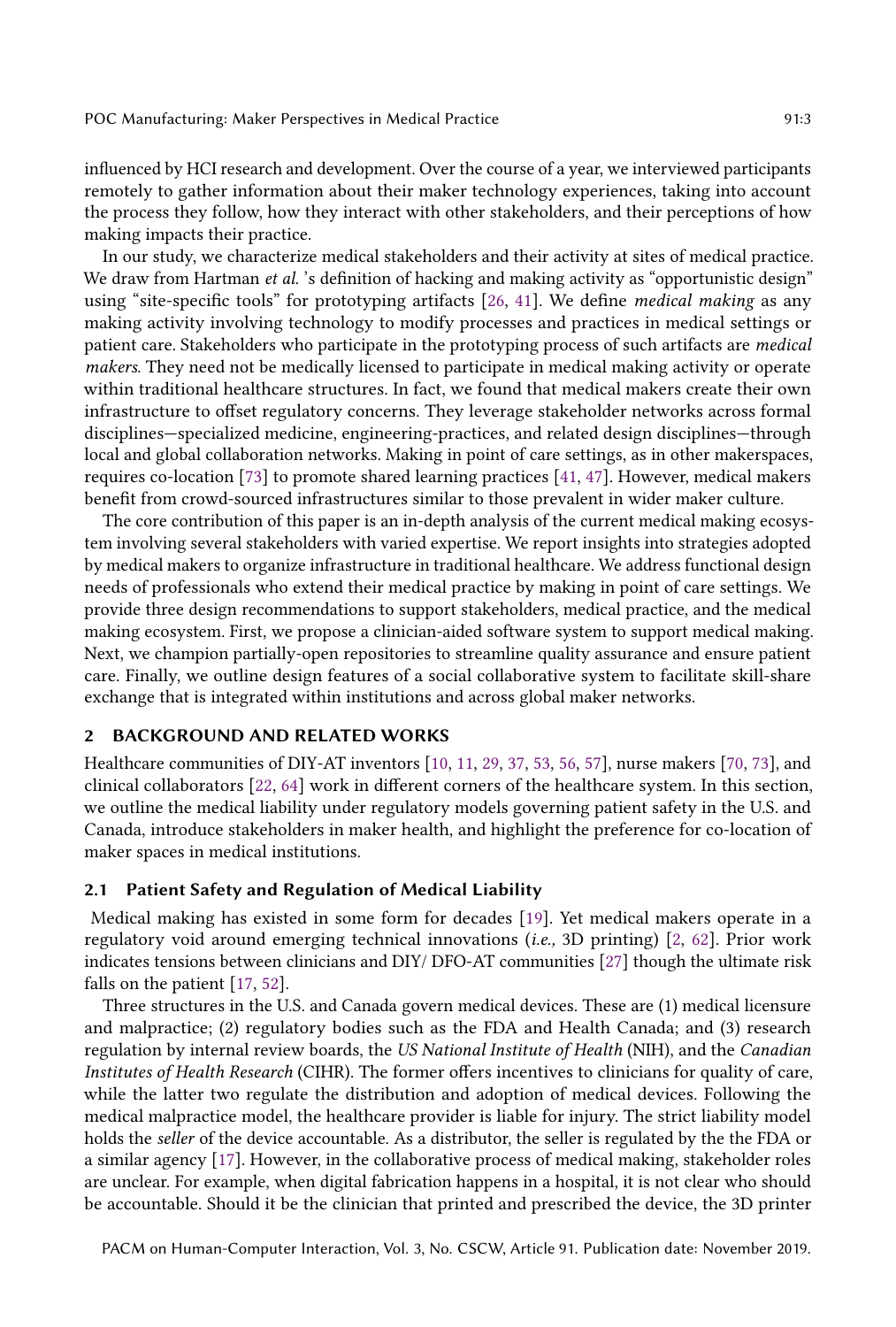company who sold the manufacturing device, or the designer who invented the design? Such a designer may or may not be informed about the instance of device deployment [\[38\]](#page-20-15). No studies explore how medical makers adapt and adjust to mitigate risks in ongoing medical making activity.

### 2.2 DIY Makers and Innovation in Healthcare

Roedl *et al.* differentiate two approaches to making. One is a nearly universal practice of everyday design and the other, an enthusiastic approach to craft that represents a subculture [\[59\]](#page-22-14) of expert amateurs [\[36\]](#page-20-0). The frst is motivated by a creative approach to solve a problem, often facilitated by digital fabrication technologies, by both clinicians [\[30\]](#page-20-2) and DIY/ DFO-AT users alike in healthcare practice [\[29,](#page-20-12) [33\]](#page-20-3). The latter is motivated by a drive to innovate [\[41,](#page-21-0) [73\]](#page-22-10) with the use of specifc 'hedonistic' technologies [\[66\]](#page-22-5) preferred by communities of DIY/ DFO-AT designers [\[10,](#page-19-8) [53\]](#page-21-8).

Ultimately, medical making incorporates both approaches to making. It has developed through two movements: (1) the Do-It-Yourself DIY/ DFO-AT movement, and (2) a culture of innovation [\[22,](#page-20-9) [23,](#page-20-5) [64,](#page-22-13) [73\]](#page-22-10) inside healthcare. The frst seeks to empower patients to play an active role in the design, creation, and application of healthcare technologies, often without explicitly including medical professionals [\[11,](#page-19-4) [33\]](#page-20-3). It coincides with advances in personal informatics, which tend to blur the boundaries between disability, health, and clinical practice [\[51\]](#page-21-11). The most prominent criticism of DIY/ DFO-AT is that ignoring or excluding medical professionals leads to unverifed medical technology that can increase patient risk [\[27,](#page-20-7) [30\]](#page-20-2).

The second movement mobilizes medical professionals who are makers. Making in medicine dates back at least to the early 20th century [\[19\]](#page-20-4) because clinical staff encounter problems at the point of care at a greater frequency and intimacy in the course of their routine work [\[5,](#page-19-10) [9,](#page-19-5) [19,](#page-20-4) [23\]](#page-20-5). Clinicians and staf alike are inclined to create solutions when equipped with adequate support, in the form of tools, skills, and other material design resources [\[22,](#page-20-9) [44,](#page-21-4) [58,](#page-22-15) [64\]](#page-22-13). Seen as "stealth innovators" [\[23\]](#page-20-5), nurse makers build on a tradition of ad hoc innovation by medical professionals.

Both patient and clinician driven groups enlist crowd-sourced infrastructures to varying degrees [\[36,](#page-20-0) [41\]](#page-21-0). Makers share their designs online through 3D modeling repositories (i.e., NIH 3D Print Exchange [\[34\]](#page-20-16), Thingiverse [\[11\]](#page-19-4)), software repositories (i.e., GitHub [\[1\]](#page-19-11)), and project documentation (*i.e.*, Instructables [\[3\]](#page-19-12), Hack-a-day [\[65\]](#page-22-16)). Through these artifacts, maker communities build a shared transfer of skills, designs, and project ideas with opportunities for makers to contribute to the community at large [\[36,](#page-20-0) [47\]](#page-21-7). Similar cultural knowledge practices sustain collaboration in medical makerspaces [\[55\]](#page-21-12). While several knowledge exchange communities exist [\[33\]](#page-20-3), few studies explore how medical makers maintain knowledge exchange networks or form communities.

#### 2.3 Makerspaces and Co-location of Making Resources

Clinicians generally lack adequate time and associated skill to innovate even when they identify challenges suitable for technology-based intervention [\[9,](#page-19-5) [22,](#page-20-9) [25\]](#page-20-17). A recent trend in top hospitals (such as Mayo Clinic, Phoenix Children's hospital, John Sealy hospital, and University of Texas Medical Branch) is providing clinicians the support they need to improve point of care innovation. These institutions are designating makerspaces within the hospital [\[44,](#page-21-4) [64,](#page-22-13) [72\]](#page-22-17). While this experiment is in its infancy, there is clear evidence that the co-location of the makerspace and the hospital is likely to drive use because of the proximity of clinical staff to materials for making  $[44, 72]$  $[44, 72]$  $[44, 72]$ .

Co-location has other benefts for creative activity. Recent research suggests that maker communities sustain themselves in physical makerspaces designed to support resource sharing and learning outcomes [\[13,](#page-19-2) [41\]](#page-21-0). A study on hack-a-thons shows that co-location supports technical work and enables expert facilitation [\[68\]](#page-22-1). Other studies on making infrastructure ofer insights into designing digital fabrication spaces to engage non-experts in 3D printing processes [\[18,](#page-20-18) [31\]](#page-20-19).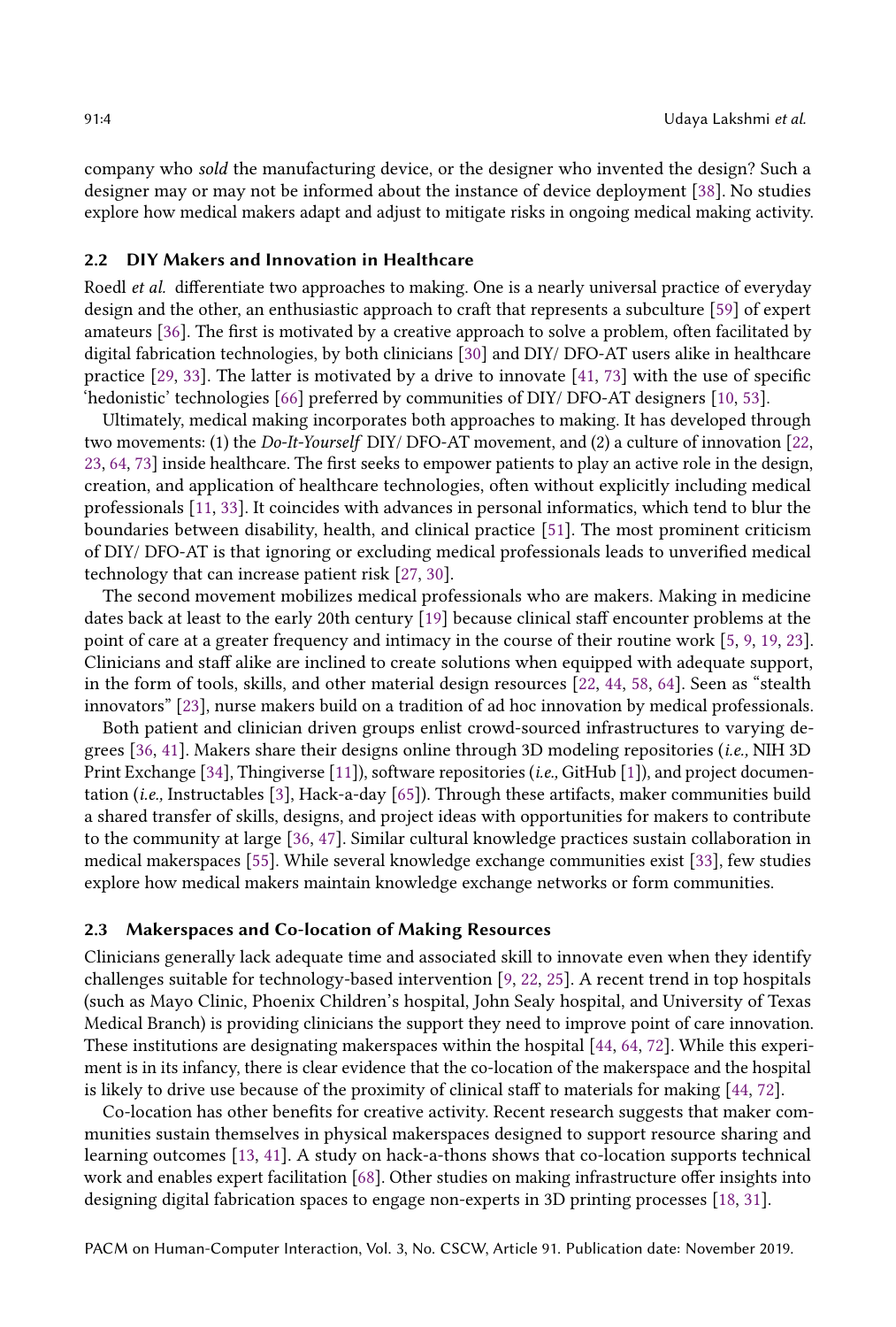| ID             | Profession    | Specialty                   | Environment                  | Location             | Gender | <b>Patient Access</b> |
|----------------|---------------|-----------------------------|------------------------------|----------------------|--------|-----------------------|
| C <sub>1</sub> | Clinician     | <b>Emergency Medicine</b>   | Academic Hospital            | <b>United States</b> | Male   | Yes                   |
| C <sub>2</sub> | Clinician     | Endocrinology               | Academic Hospital            | United States        | Female | Yes                   |
| C <sub>3</sub> | Clinician     | Neurology                   | Academic Hospital            | <b>United States</b> | Male   | N <sub>o</sub>        |
| A <sub>1</sub> | Administrator | Compliance                  | Children's Hospital          | United States        | Male   | No                    |
| C <sub>4</sub> | Clinician     | Cardiology                  | Children's Hospital          | <b>United States</b> | Female | N <sub>o</sub>        |
| E1             | Engineer      | Radiology                   | Children's Hospital          | <b>United States</b> | Male   | No                    |
| R <sub>1</sub> | Researcher    | <b>Public Policy</b>        | Government Agency            | <b>United States</b> | Female | N <sub>o</sub>        |
| A <sub>2</sub> | Administrator | <b>Emergency Medicine</b>   | International Non-Profit     | Canada               | Female | No                    |
| C <sub>5</sub> | Clinician     | Audiologist                 | International Non-Profit     | Canada               | Male   | Yes                   |
| R <sub>2</sub> | Researcher    | Prosthetics                 | International Non-Profit     | <b>United States</b> | Female | Yes                   |
| C <sub>6</sub> | Clinician     | Prosthetics                 | <b>Private Practice</b>      | <b>United States</b> | Female | Yes                   |
| C <sub>7</sub> | Clinician     | Public Health               | Social Enterprise/Makerspace | Canada               | Female | Yes                   |
| A <sub>3</sub> | Administrator | <b>Education Technology</b> | <b>University Makerspace</b> | <b>United States</b> | Male   | N <sub>o</sub>        |
| C8             | Clinician     | Occupational Therapy        | VA Networks                  | United States        | Female | Yes                   |
| C9             | Clinician     | Occupational Therapy        | VA Network                   | <b>United States</b> | Female | Yes                   |
| C10            | Clinician     | Radiology                   | VA Network                   | United States        | Female | Yes                   |
| E2             | Engineer      | Rehab Engineering           | VA Network                   | <b>United States</b> | Male   | Yes                   |
| E <sub>3</sub> | Engineer      | Rehab Engineering           | VA Network                   | <b>United States</b> | Male   | Yes                   |

Table 1. Participants identified by professional afiliation with demographic data on specialty, medical making environment, location, gender, and patient access in medical practice for our 18 participants.

Whereas previous research has focused on the DIY/ DFO-AT community, our work focuses on medical makers engaged in a culture of innovation. We highlight the experiences of medical makers who apply 3D printing in their practice to describe broader themes in medical making. This paper outlines how medical makers manage the risks related to patient safety and product quality, engage stakeholder expertise across communities, and organize infrastructure for medical making.

### 3 METHODS

Our goal is to better understand how medical makers leverage and create infrastructure to support and defne their practice. Unlike previous work, which studies individual motivations and practices [\[30,](#page-20-2) [46\]](#page-21-3), we study medical making integrated into point of care infrastructure by healthcare professionals. These professionals, rather than patients and non-professional caregivers, interface most directly at the intersection of maker and healthcare infrastructure. Several other studies ofer valuable insights into patient and DIY/ DFO-AT perspectives in the areas of DIY health [\[10,](#page-19-8) [11,](#page-19-4) [29,](#page-20-12) [33\]](#page-20-3), which complement the findings of this work. In the interest of scope, we retain a focus on provider roles in patient care. Further, we locate such making activities in medical practice as a provision for patients who access care within a traditional patient-provider relationship.

Based on this goal, we conducted a qualitative study consisting of semi-structured interviews with medical makers actively involved in digital fabrication in their clinical practice. We analyzed publicly available information to recruit healthcare professionals who were advocates of the maker health movement. We interviewed diferent healthcare stakeholders: clinicians, administrators, engineers, and medical researchers. Between January 2018 and February 2019, we collected information about interviewees' maker technology experiences, their role in the making process, and their perceptions of how maker culture and fabrication afect healthcare. We gathered additional public data (i.e., news articles, blog posts, and social media data) to inform our understanding of stakeholder roles and ecosystems. We organized our data from interviews and public sources into inductive themes. We draw upon this diverse set of insights from medical makers to trace the ongoing infrastructural needs and challenges in making for healthcare.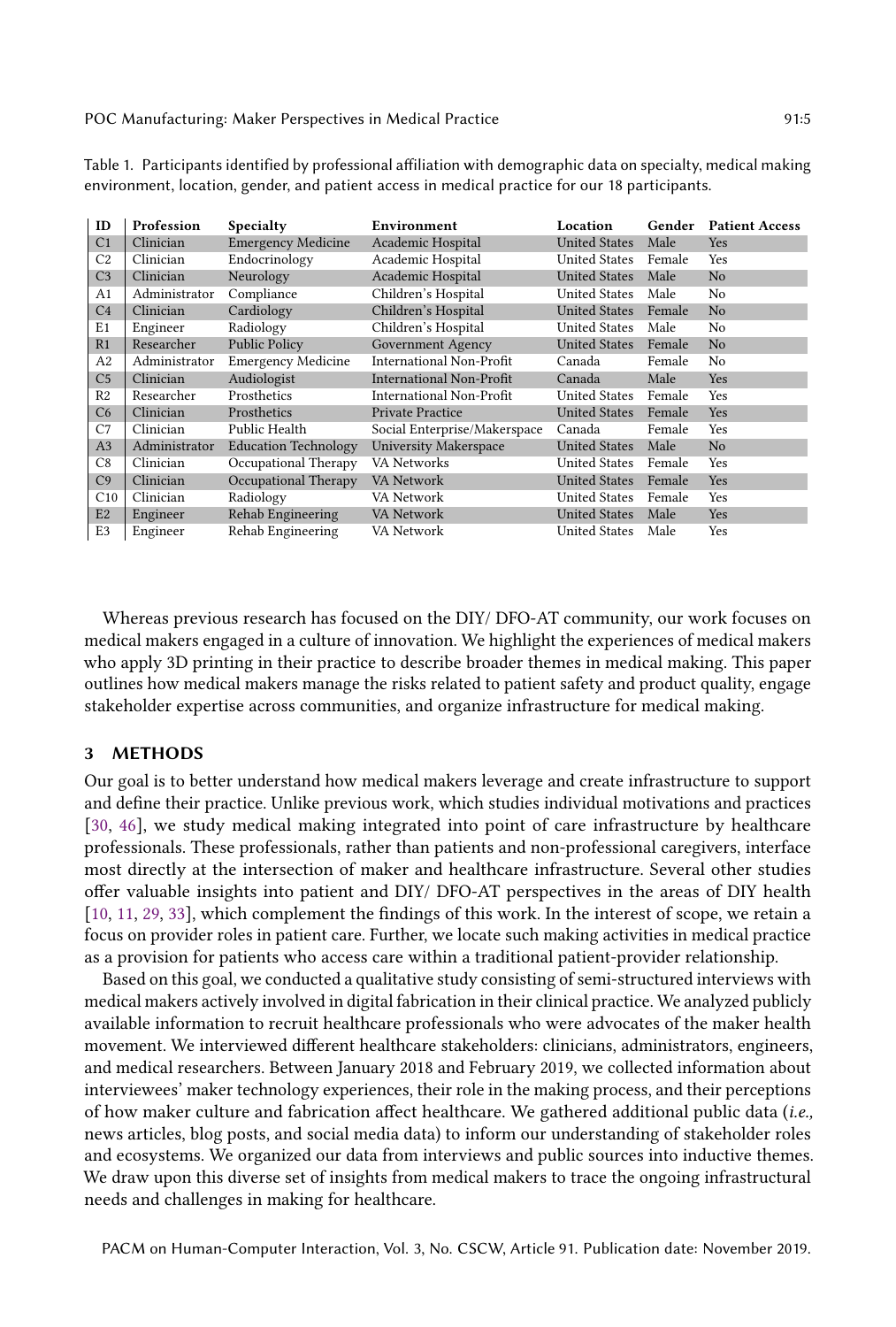### 3.1 Participants

We sought out perspectives on medical making by reviewing news articles and social media. Additionally, we attended professional events such as maker-fairs and fabrication conferences to connect with potential participants. While we sought out critical perspectives in our search, we exclusively focused on advocates of medical making. Because medical making is relatively rare and novel, we acknowledge a positive bias in the medical community towards digital fabrication [\[39\]](#page-21-2). Individuals are either aware, positive, and active in making artifacts, or they are neutral, unaware, and inactive. Given our reviewed content, we recruited known early adopters and publicly visible advocates. While we recruited further participants through snowball sampling, we did not encounter any outright dissidents or informed critics. Before this recruitment phase researchers had no relationship to the participants with the exception of E3-who two authors had met at a conference in 2016.

Participants included in this study had to meet three requirements: (1) they must be a practicing healthcare professional (clinicians, administrators, engineers, or researchers) who are involved in patient care; (2) they must be based in the US or Canada, and be subject to respective regulatory agencies; (3) they must participate in medical making, which we defne as using digital fabrication technologies to create physical objects in point of care settings or as a part of clinical practice in collaboration with a medical professional. Our participants all applied digital fabrication technologies (e.g., 3D printing, programmable electronics, laser-cutting) but we acknowledge a majority of their discussions describe their use of 3D printing as a popular technology with varied applications in the medical feld [\[35,](#page-20-8) [48,](#page-21-5) [69\]](#page-22-7).

In total, we interviewed 23 participants with due consent, but eventually excluded fve candidates (resulting in 18) because we learned during the interview that they did not meet the study requirements. Two candidates were excluded because they are researchers who study medical making but do not interact with patients. One candidate was excluded because he did not work in the U.S. or Canada. Two others were excluded because they do not practice medical making—their makerspace supports STEM education. The ffth candidate was excluded because she does not make physical objects in her work with clinicians. The remaining participants are described in Table 1.



Fig. 1. Study participants and their network of relationships with institutions and with each other. Facilitators are represented by unfilled circles while clinicians are represented by filled circles. Dashed or solid lines indicate that participants are connected or co-located, respectively. The institutions they belong to are represented by the encompassing circles. Proximity of shapes does not imply association.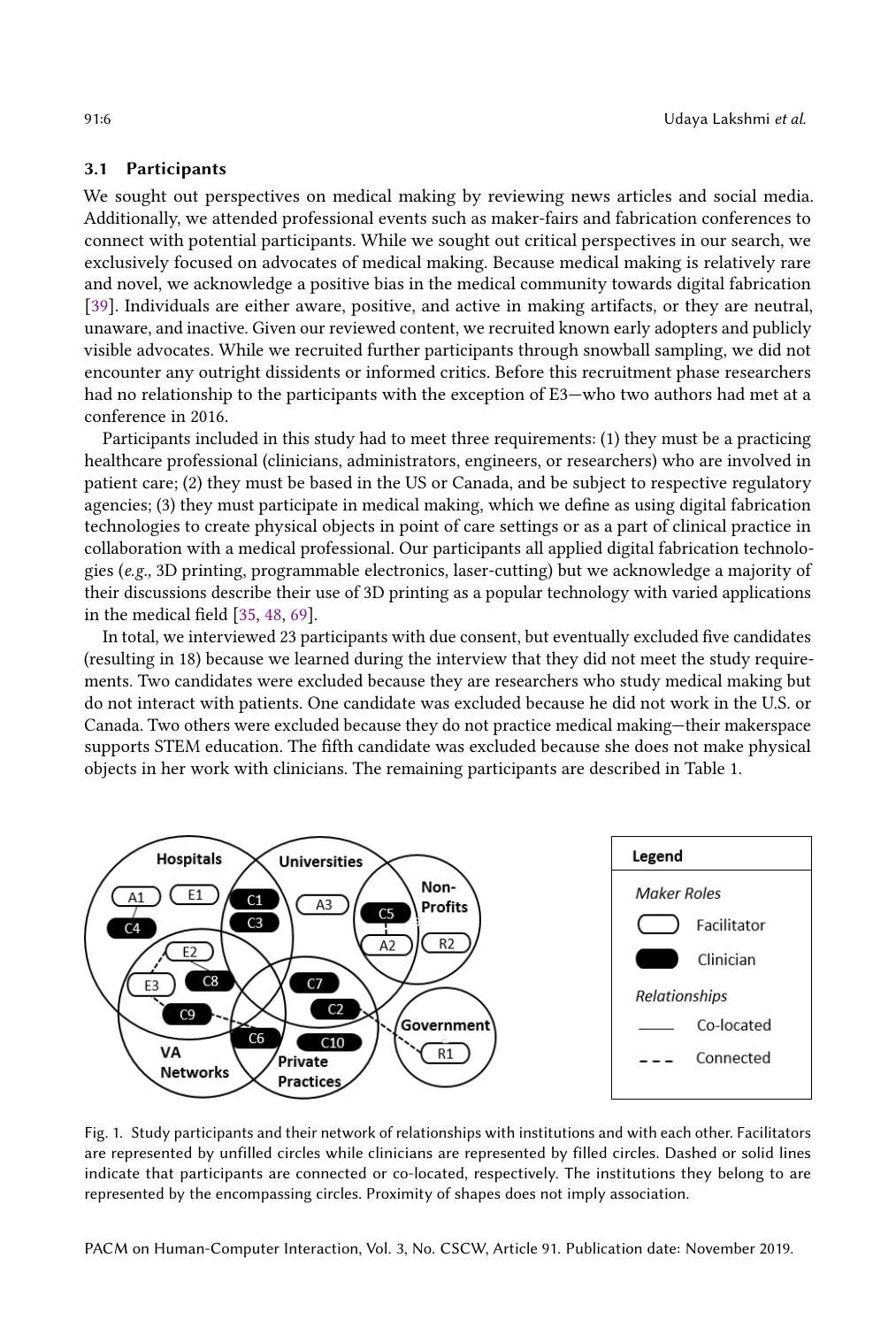In the rest of the paper, we refer to our participants who are administrators, engineers, and researchers as facilitators (Figure 1). Facilitators are not medical professionals but perform integral roles in ongoing medical making activity. Figure 1 outlines the network of memberships available to medical makers. Each maker is associated with diferent skill levels, communities, and each other to perpetuate medical making activity.

# 3.2 Data Collection

We conducted semi-structured interviews with each participant. The university's ethics committee approved the study protocol and all participants provided informed consent before participating in the study. Our goal was to elicit the participants' thoughts on maker culture in healthcare as well as personal stories and experiences that could elucidate their tacit beliefs on the subject of making in medical practice. Our interviews explored participants' experiences and perspectives on:

- (1) Their frst and most salient making experiences in healthcare
- (2) Their opinion of the role of making/fabrication in their practice
- (3) Details of the maker space and technologies they use
- (4) The community of people who use fabrication technologies and make with them
- (5) The direction and scope for healthcare related making activity.

With one exception, we interviewed participants over the phone or through their preferred video conferencing service (i.e., Skype, Hangouts). C10 works in the same city as one of the authors and invited us to her office for the interview. Interviews were audio recorded, with the exception of A1 who did not consent to audio recording. These interviews were between 32 and 83 minutes. Interviews were collected between May 2018 and February 2019. After each interview, the interviewer wrote a memo describing their initial thoughts. In addition to the interviews, we collected publicly available information that described participants' profles and experiences with making/fabrication in healthcare and in the media. This included news articles, lectures and talks, social media content, academic publications, and grant applications written by and about the interviewees. We discussed the interviews in weekly meetings; notes taken during each meeting led to a growing list of themes and new research questions. These became the basis for a deductive thematic analysis of the interview transcripts using qualitative coding.

# 3.3 Data Analysis

We conducted an inductive thematic coding analysis on tangential data to the transcripts (e.g., public facing data that was collected on the participants, interviewer memos). The frst and second authors independently coded the data bottom-up and together developed a set of eighteen axial codes which were applied top-down to the interview transcripts. Our analysis showed strong inter-coder agreement (Cohen's Kappa coefficient  $(\kappa)$  = .777). Disagreements were discussed during the writing and synthesis process.

We developed six themes derived from the eighteen top down axial codes to organize insights from our semi-structured interview transcripts. We summarize each theme as follows:

- Motivations for medical making Medical makers were motivated to innovate or customize solutionsto improve patient care. Thistheme highlights how medical makers were empowered by maker technology to solve problems.
- Structural support for making This theme includes institutional resources such as location, funding, time, regulation, materials, and space. Where structures are non-existent, medical makers fnd alternative means to access such resources.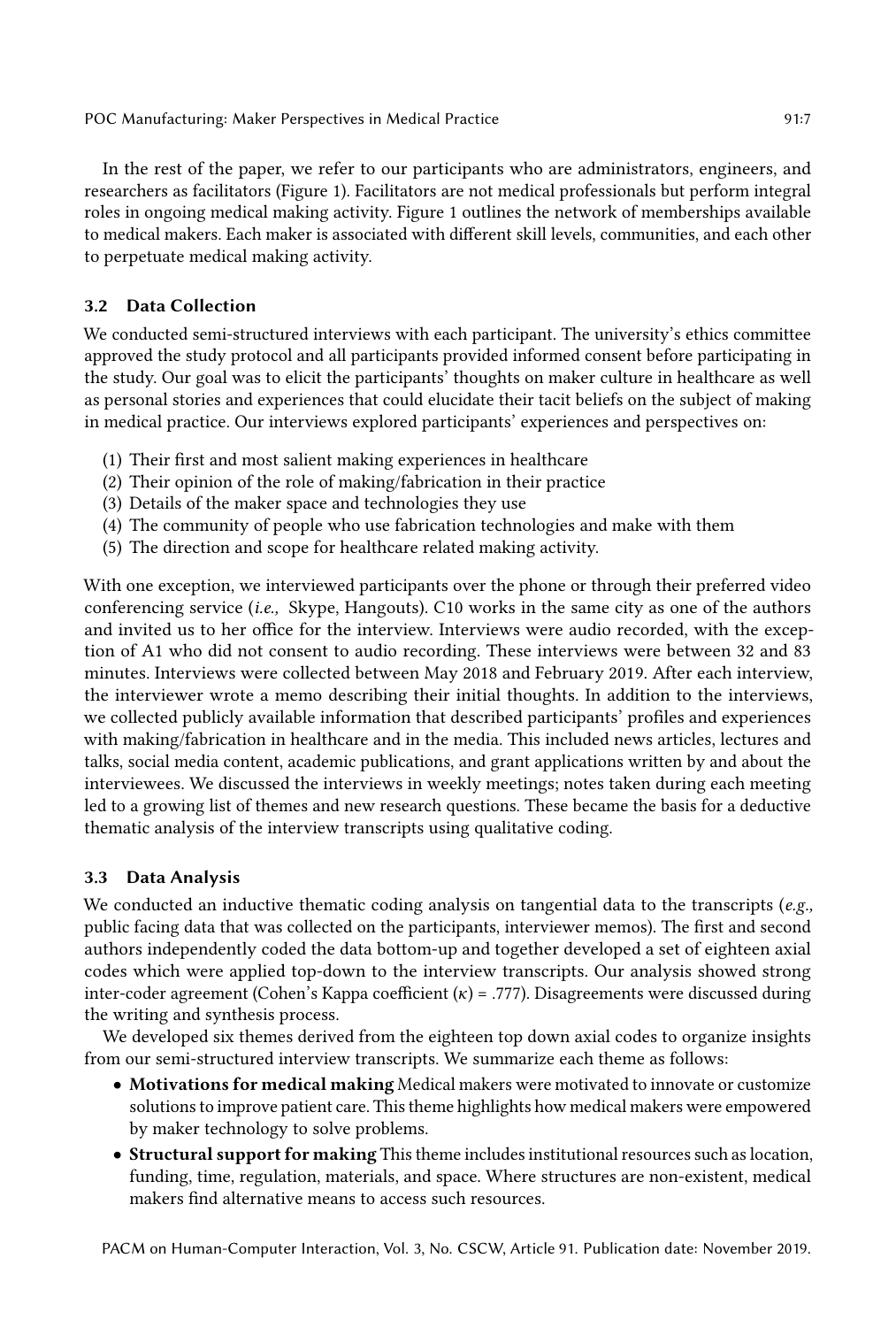- Stakeholder responsibilities The division of labor varies across stages of making activity inpatient care. This theme examines the responsibility of stakeholders at each stage with a focus on the role of facilitators and expert makers.
- Maker technology applications Diferent technologies (i.e., 3D printers, CAD software, programmable microelectronics) were used to prototype physical objects in their areas of specialty. Medical makers shared insights from prototyping customized surgical models, medical devices, prosthetic devices, and other artifacts primarily with 3D printing technologies.
- Concerns around prototyping process Medical makers expressed concerns grounded in their project experiences. This theme addresses concerns about product quality and distribution of fles within the healthcare community.
- Participation in maker culture Medical makersidentifed making activity either as"stealth innovation" [\[23\]](#page-20-5) or as an extension of their primary healthcare related identity. Others participated in maker culture outside healthcare settings, which infuences their experiences.

We synthesize insights from these six themes in the next section. Our aim is to categorize medical making resources, challenges, and strategies to mitigate the latter as described by participants.

### 4 RESULTS: THEMATIC ANALYSIS

We report fndings on the infrastructure for medical making organized into three sections. The first section highlights risk mitigation from themes related to concerns around prototyping process and participation in maker culture. The second section includes human infrastructure in the form of stakeholder responsibilities and their motivations for medical making. The third outlines physical infrastructure accessed for medical making based on the themes of maker technologies applied in medicine and structural support for making. Each section outlines challenges and strategies (if any) to pursue activities by medical makers.

### 4.1 Managing Risks to Patient Safety and Regulatory Gaps in Medical Making

Medical professionals are concerned with risks, primarily related to standardized processes for making in their practice. While all our participants were optimistic about the role of making in healthcare, several also expressed reservations. Medical makers evaluate risks of making devices based on regulatory guidance when available. However, in the absence of adequate guidance, each participant independently interpreted the risks. In general, participants who make devices for patient interaction were more concerned with liability arising from regulatory gaps. Clinicians are liable for their technical labor of creating patient-centered devices. On the policy front, regulatory bodies are formulating policies to manage risks faced by medical practitioners [\[62\]](#page-22-6). Meanwhile, practitioners have their own strategies to accept accountability in the spirit of patient protection for medical making activity.

4.1.1 Risk of Medical Liability in Manufacturing at the Point of Care. Medical makers are aware of risks to patient safety; the majority of clinician-participants raised these issues with the exception of C6 and C3 who focused largely on technical details of their projects. C10 expressed her concerns about the consequences of on demand and small-scale medical making at points of care.

"The whole manufacturing side of it is very foreign to medicine...It's point of care manufacturing, bedside manufacturing. We are just not trained in that, nor do we think about all of the implications in terms of verifcation and validation." (C10)

Liability for devices is skewed towards clinicians in medical making. Participants who operated in a DIY/ DFO-AT community and/or private practice (R2, C2, and C7) emphasized that clinicians may not fully understand the devices they deliver. C2 did not feel regulation of device quality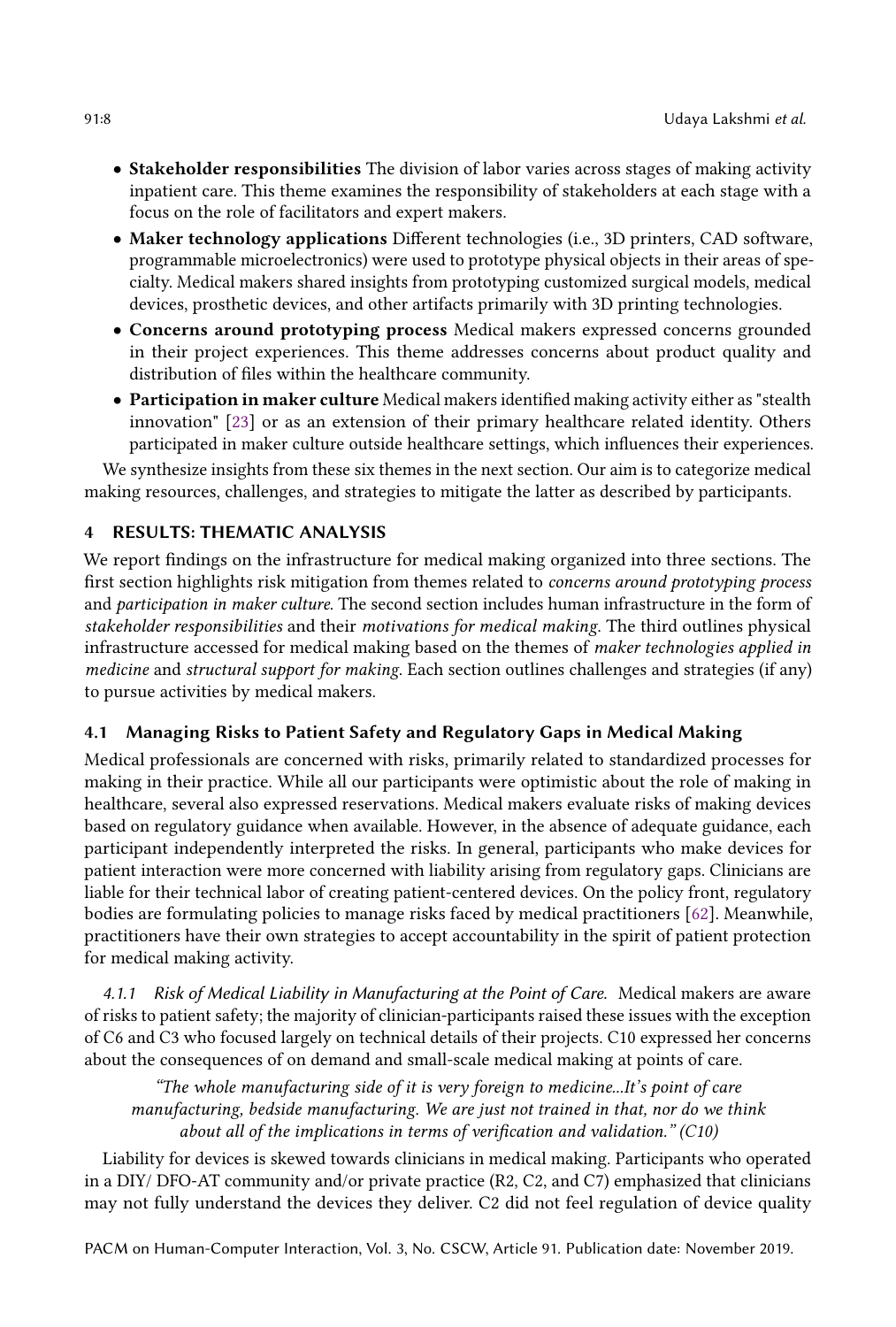was necessary when devices were made by and for individual patients. Such stakeholders in her DIY/ DFO-AT community collaborate in peer networks that self-correct for gaps in quality of manufacture through iteration on device designs. However, she expressed a reticence to directly use the maker technology in the making process because she lacks technical knowledge.

"Perhaps you don't have the deeper understanding of the risks and benefts. Then someone else builds it and afterwards there's an adverse event...People who can beneft from [using 3D printing] are people who have the skill. How do you disseminate and democratize that?! Because that's hard. If you took me to a 3D printer, I'd be like 'oh gosh there's no way I can do anything with it!"  $(C2)$ 

Facilitator-makers are less liable for devices. Participants including engineers with patient access (C10, C8, E2, and E3) all make medical devices and expressed patient safety concerns. E3 creates devices that clinicians prescribe to patients, but clinicians are ultimately liable for this work.

"I don't have a license for rehabilitation engineering, right? That doesn't exist. On the liability side, [the clinician is] the lead therapist...I augment what they are doing." (E3)

Yet medical practitioners take on the risk with responsibility. These medical makers go to great lengths to obtain licensing before distributing their designs. C7, C2, C5 and C8 each mentioned extensive time and energy devoted to license their designs. C7 recognizes that it is a burden on medical makers to endure the licensing process, but that it is also a moral necessity.

"If we're looking to actually deploy it in global health settings, we work on getting FDA clearance of our devices. That's more resource-intensive but it's the right thing to do." (C7)

### 4.1.2 Risk of Poor Quality of Relevant Care without Patient Access.

Licensing design fles can be useful in creating global resources for making. However, it may not fully address the challenges in process towards quality assurance for patient safety. C6 and R2, who work on site with patients, are deeply concerned about durability of materials. Similarly, C8 and C5 prefer to work with feedback from patients to improve ft. C6 shares his insight into the limited use of plastic based 3D printing models to prototype with patients for such feedback.

"A lot of 3D printed plastics aren't as strong as our traditional methods of fabrication and [...] we are only using these for rough draft versions right now. There are definitive versions out there but we haven't used them yet."  $(C6)$ 

Making customized medical devices for patients depends on their context. Standardized design fles need to be adjusted to ft the patient in their environment. Participants who are a part of additional maker ecosystems (C1, A3), or who operate in non-traditional medical systems, such as non-profts (A2, C5) champion openly shared resources for medical maker devices. In opposition, R2 and C7 would argue that even the best documented and tested designs cannot be adapted without patient access. In fact, R2 felt strongly enough to go where the patients were to pursue her experiments with 3D printing prosthetic devices in the Global South. She began medical making through a non-proft and decided to move from her previous DIY/ DFO-AT community because it did not align with her focus on a process that prioritized patient safety.

"I sort of pivoted away...from the download things online and print them out anywhere, never seeing the patient sort of situation." (R2)

Both E3 and E2 are making highly customized devices for patients with disabilities and do not distribute the designs for use on other patients or in new contexts. As E2 notes, this means that their work is not subject to FDA regulation. This leaves engineering labor in healthcare in a regulatory blind-spot where it is difficult to enforce best practices for patient safety.

"AT (Assistive Technology) flies under the radar of FDA."  $(E2)$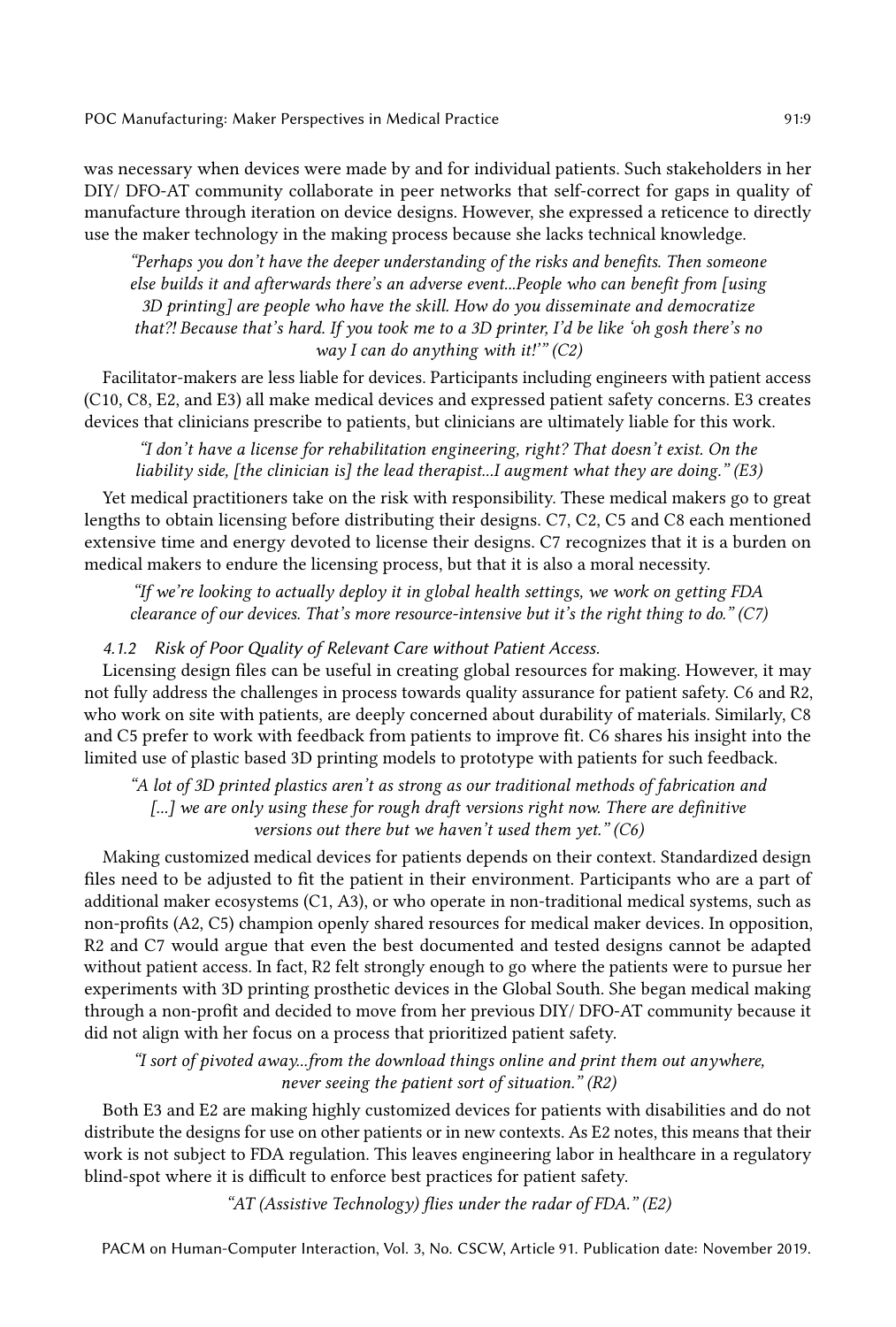Though we found no consensus among our participants on how the existing regulatory structures can accommodate making, participants acknowledged the need for quality in device production. Some participants (C1 and A1) argued medical devices could still be made within the existing regulatory structures. C1 shares his view that clinicians can make patient-centered interventions and need not be reticent due to concerns for patient safety.

"Everyone thinks you need to get FDA approval...people don't even [make] because it's way too complicated...We can't just make something and tell patients that its reasonably safe...There are still many more opportunities to create something that is not going to harm a patient." (C1)

4.1.3 Regulatory Gaps and Mitigation of Risks in Medical Making.

Regulatory bodies are not completely immune to medical making requirements. Devices requiring highly technical specifcations and greater investment guide most healthcare policies. R1 explained how amateur designs and maker creations are being explored at public health institutions. The NIH, FDA, and US Center for Disease Control (CDC) each maintain maker spaces on their own premises to experiment with emerging maker technologies.

"[The FDA] are anticipating the moment when they are going to be asked to regulate all these things that makers are coming up with. So they are already experimenting themselves with 3D printers. They can start testing them in their testing  $lab.^{n}(R1)$ 

Meanwhile, medical makers continue to uphold traditional healthcare ethics to the extent they can. Participants who operate in closed networks, such as the VA (C8, C8, C10, E2, E3) or hospitals and universities (C1, C3, A1, R2, C6, A3), were more likely to support changes in regulations. The Canadian model of regulation allowed some of our participants (A2, C7, and C5) to limit their scope of responsibility to device design. A2 defnes their non-proft's making responsibilities within the confnes of one-time production and dissemination of medical grade designs.

"Printing the pieces, distributing the pieces; that's not as much our project as much as testing them, validating them, publishing them, and then 'here you go world!'" (A2)

Participants with patient access pursue due diligence in their process of prototyping devices. Makers proactively seek or create tools to ensure medical grade devices are developed and distributed by clinicians. Both R2 and C7 ensure a higher quality standard of production with standardized design repositories. C8 set out to fnd a tool that could be applied to her work in AT and orthotics to measure outcomes and improve her custom designed devices with patient inputs.

"It's the only measurement that I found that AT and orthotics kind of fit under...I was struggling fnding one to assist me but that was the only one that I found." (C8)

Other participants are building guidelines for their feld. Participants (C7, R2, C8) are developing standards within their institutions to self-regulate quality. C7 distributes a global desktop 3D printer supported by a digital repository of medical grade designs. C8 describes a set of standards and guidelines she is collating with her team at the VA, other hospital partners, and the FDA to mitigate risks and deliver consistency to patients.

"We are working on a 3D printer charter committee, where we are working to standardize how 3D printing is done in the VA healthcare for various areas of healthcare. [...] I think at frst it will stay more internally because it will initially come out as a draft form for getting feedback for the feld... Then, it will probably go public on the site for VA. We work very closely with the FDA and some other private hospitals that are doing 3D printing like Mayo [Clinic] but also other corporations such as GE to make sure we are following good standards of practice." (C8)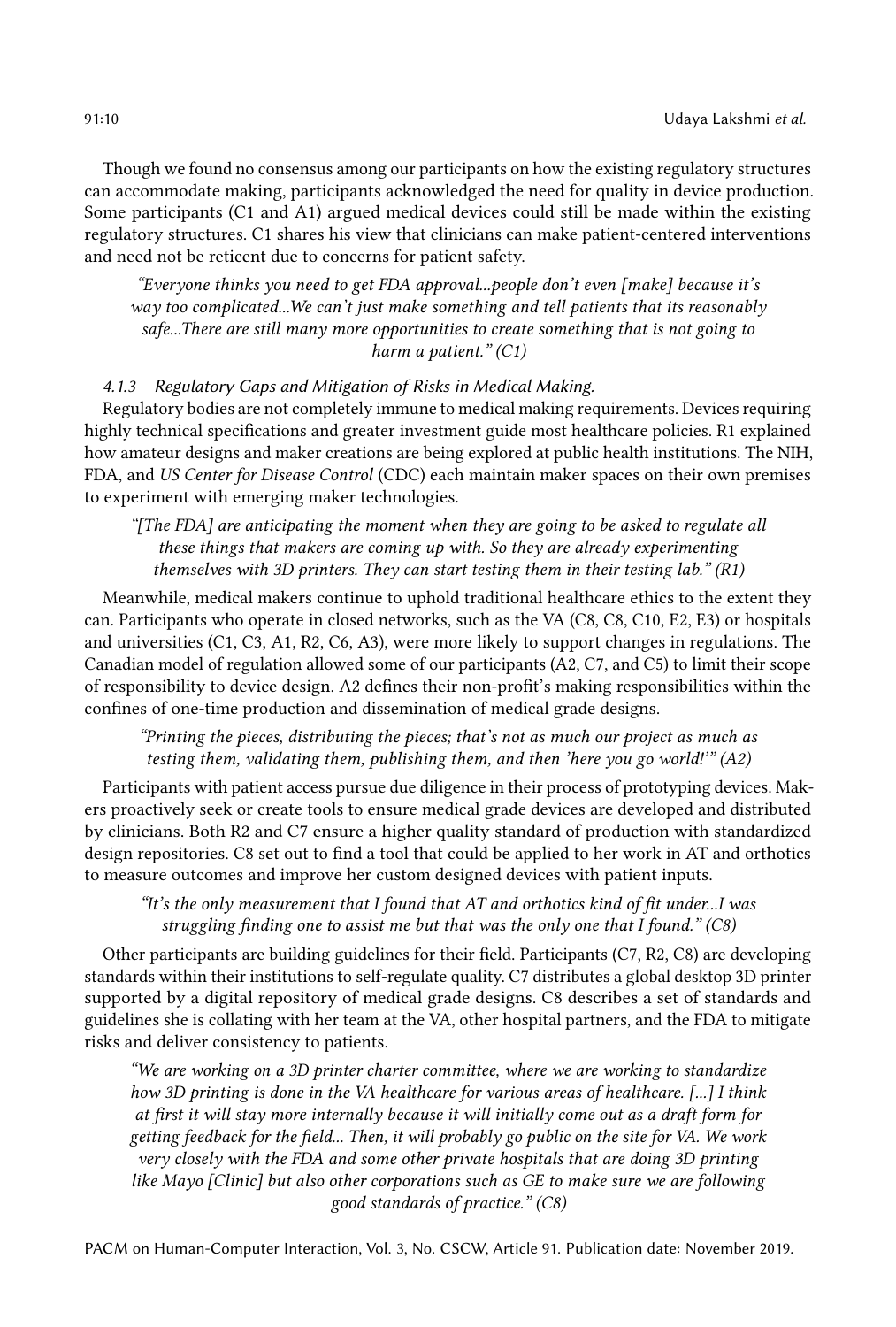C7 summarizes the ethos of medical practitioners as makers. She facilitates medical making in a space with procedures for quality checks and confdentiality agreements. In addition to valuing the products of medical making as intellectual property, she emphasizes her perspective on medical making, "this is healthcare", a field separate from other hobbyist or general maker communities.

"I'm not trying to be secretive, but this is healthcare. I should not lose  $my$  medical license because of a maker's project. We [makers] have to be very vigilant about protecting [patient] privacy."  $(C7)$ 

# 4.2 Leveraging Stakeholder Expertise from Medical Maker Networks

Unlike medical liability, manufacturing expertise is distributed across medical makers. Some medical stakeholders who specialize in relevant technical felds contribute remotely to the prototyping process. Others collaborate within co-located spaces with teams that are already assembled. Medical making spaces include clinicians from many specialties, non-profit organizers, government officials, entrepreneurs, students, and hospital administrators. Irrespective of the site of healthcare delivery, clinicians and staff expressed an inclination to create solutions, similar to other studies [\[44,](#page-21-4) [58,](#page-22-15) [64\]](#page-22-13), when equipped with adequate support either in the form of tools, skills, and other material resources. Participants shared their motivation to improve practice, deliver patient-centered care, and impact social good. They maintain memberships in several communities and advocate making practices in their institutions to attract more collaborators.

Medical professionals and facilitators shared a consistent motivation to improve their practice. A few clinicians (C1, C2, C3, C7, and C8) and most facilitators (A2, A3, and E3) mentioned publication goals. Clinicians with patient access (C2, C7, and C5) highlighted making as a practical recourse to meet untapped opportunities for innovation in routine care delivery. C7 described their low-cost prototype of a high-precision diagnostic device to replace a market option that was too expensive to be widely adopted by clinicians. Facilitators A2, A3, and E3 mentioned 3D printing as a process to create devices unavailable in certain markets. Similarly, C5 and C7 hinted at entrepreneurial innovation in their discussion of intellectual property rights or future plans for setting up a private practice. Further, a holistic intention towards social good guides their making practices. C2, C1, and R1 remarked on the state of public health in the US while A2, R2, and C7 ofered a global perspective. C1 recounts his decision to adopt making as a medical professional and educator.

"I started thinking of the healthcare system as a whole and how broken it was and try to see how we might be able to fix it."  $(C1)$ 

Clinicians act on their intentions by enlisting engineering expertise. C3, C8, C8, and E2 (in the VA network) assert the ethos of providing holistic care with technical expertise particularly in 3D printing. Moreover, local and ongoing technical support is preferred when it is available to medical practitioners. C3, C8, R2, C5, C10, and E3 mention clinical expertise being mediated by engineering expertise among their collaborators in the course of their project experiences. Our participants (E2 and E3) represent engineering skills in bio-medicine and/or rehabilitation with advanced digital fabrication technologies. All facilitators in maker spaces (A2, C10, A3, A1, C8) referred to specifc members with engineering responsibilities. A3 explains his staffing need and the challenge with training volunteers in a medical university makerspace.

### "We have equipment that needs there to be a level of support for people to come in and use it. You can't just walk in and use it."  $(A3)$

Specialized labor and technology is scarce—it is rarely available as a dedicated resource in medical settings. To bridge medical making needs, some participants (C2, C8, C6, C8, E2) use tele-health or remote consultations to share resources across locations. Engineers E2 and E3 leverage the VA's resources to work with appropriate technology vendors for high-quality prints. Others in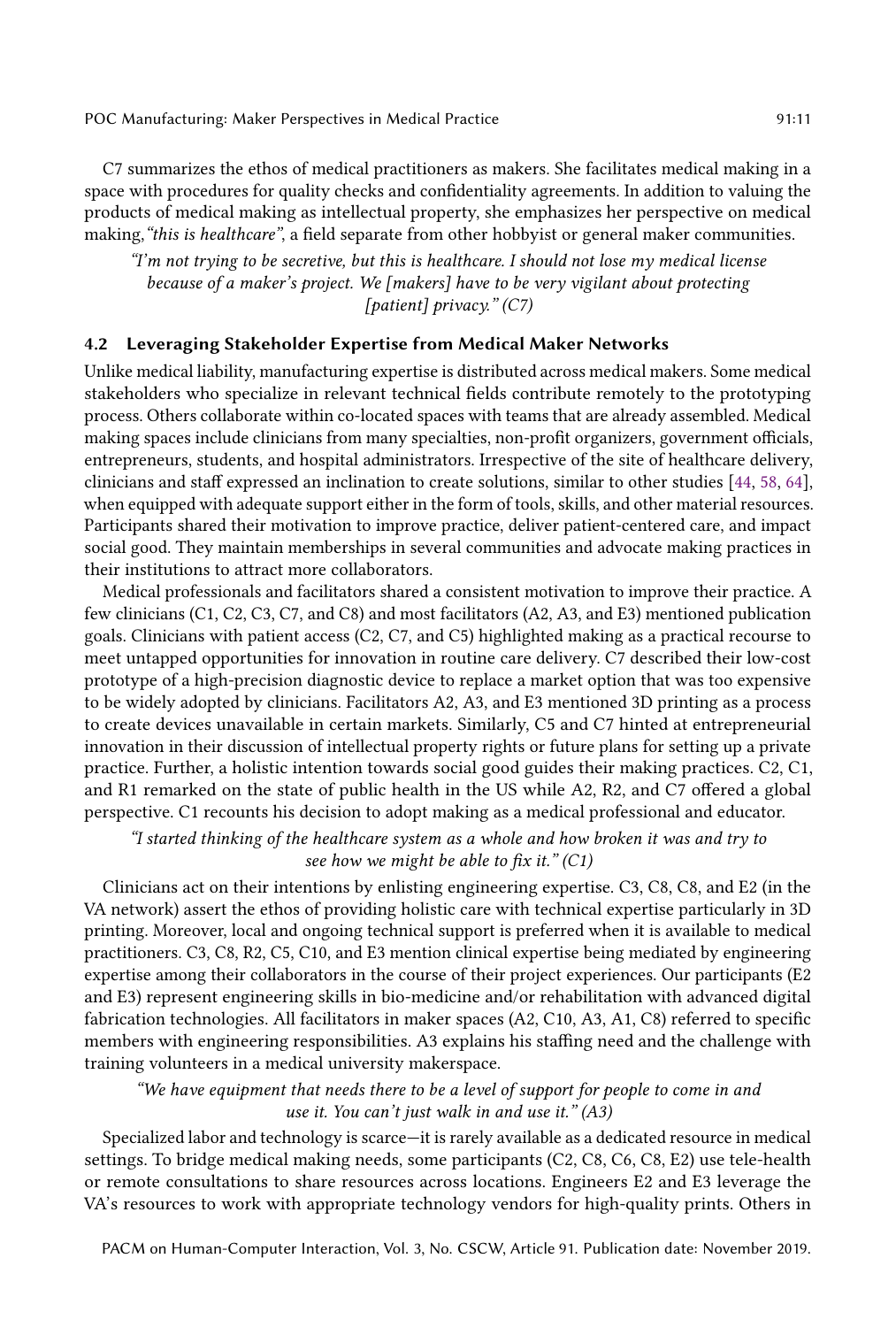non-profts (A2, R2) and individual practitioners (C1, C2, C7) rely on academic partnerships to supplement engineering skill. A2 remotely co-ordinates project collaborations with engineers located in a low-resource setting and several global partners. E2 shares his role in providing support to medical makers through tele-health in the VA.

"So I do quite a bit of tele-health right now...And the reason for that is there are six rehab engineers within the VA. There's probably only like three or four sites that are doing any sort of 3D printing clinically in the AT area and not all of those sites have engineers." (E2)

Apart from technical expertise, medical professionals work with other clinicians who share similar goals for medical making. C10 and C3 collaborate with other surgeons through 3D printing to improve surgical planning procedures. Participants who are facilitators(A2 and A3) and engineers (E2 and E3) shared project descriptions that include interdisciplinary teams with combinations of medical faculty, medical students, therapists, and a range of clinical specialties. A2 explains how their non-proft is interested in medical makers who are willing to align to their organizational goal of open-source medical device designs.

"We need to form collaborations with other people that are interested in the same [goal] to keep our costs low [when] we also pay for engineering costs as well." (A2)

Moreover, gaining manufacturing expertise is not a prerogative for medical makers. Instead medical practitioners (C1, C8, C8, and C3) enlist technical colleagues to prototype artifacts. C8 captures the empowered approach medical practitioners take to medical making technology.

"They [therapists] know that it [3D Printing] is now a tool in their tool box that they can either hand over to us [prosthetists] and we can come up with a solution or they get really involved and want to learn and understand that process." (C8)

Opportunistic alliances also emerge in makerspaces with access to patients and research personnel. Participants (C1, C2, C3, A3, A2, and C8) voiced their preference of proximity to patients for feedback on prototypes. Some (C8, C7, R2, and C5) described testing multiple prototypes with stakeholders. In fact, some participants (C8 and E3) credit their inspiration to patient interactions. Other participants in learning environments (C1 and C8), and administrator A3 leverage their access to skilled research collaborators to pursue making related goals. C8 shares how the introduction of 3D printing in her private clinic required help from a more experienced medical maker in her institutional network, and led to a continued professional alliance.

"I was getting some patients that either lost their orthotic or they didn't like how I made it. [...] I said we need to 3D print, we should be 3D printing them. I put it out to the VA and got very little response and no real traction, until I met C10 at a VA innovation fair. She was showing me what you can do with 3D printing." (C8)

Medical makers foster strong relationships with relevant mentors in their practice. Participants who operate within the VA (C8, C10, E2, C8, E3) or organizations with medical affiliations (A2, C5) mentioned mentors and membership in maker communities. C8 relies on C10 to guide her while C5 was inspired by his relationship with a medical maker who works with A2 in a non-proft. Similarly, E3 and C10 are members of national organizations across the healthcare sector. E3 shares how he fnds collaborators beyond the VA network to solve problems through medical 3D printing.

"It's still actually pretty small I've gotten to know some of these people in the [national group] and there's a few rock stars out there in medical 3D printing." (E3)

Overall, medical makers are a small community who leverage organic global and local networks. Several participants (C7, C2, R1, C10, C8) refer to maker fairs and medical hack-a-thons as sites to build connections with other makers. A2 and C5 state that open access to their medical device designs encourage global collaboration and support. Several participants (C2, R1, A2, C5) engage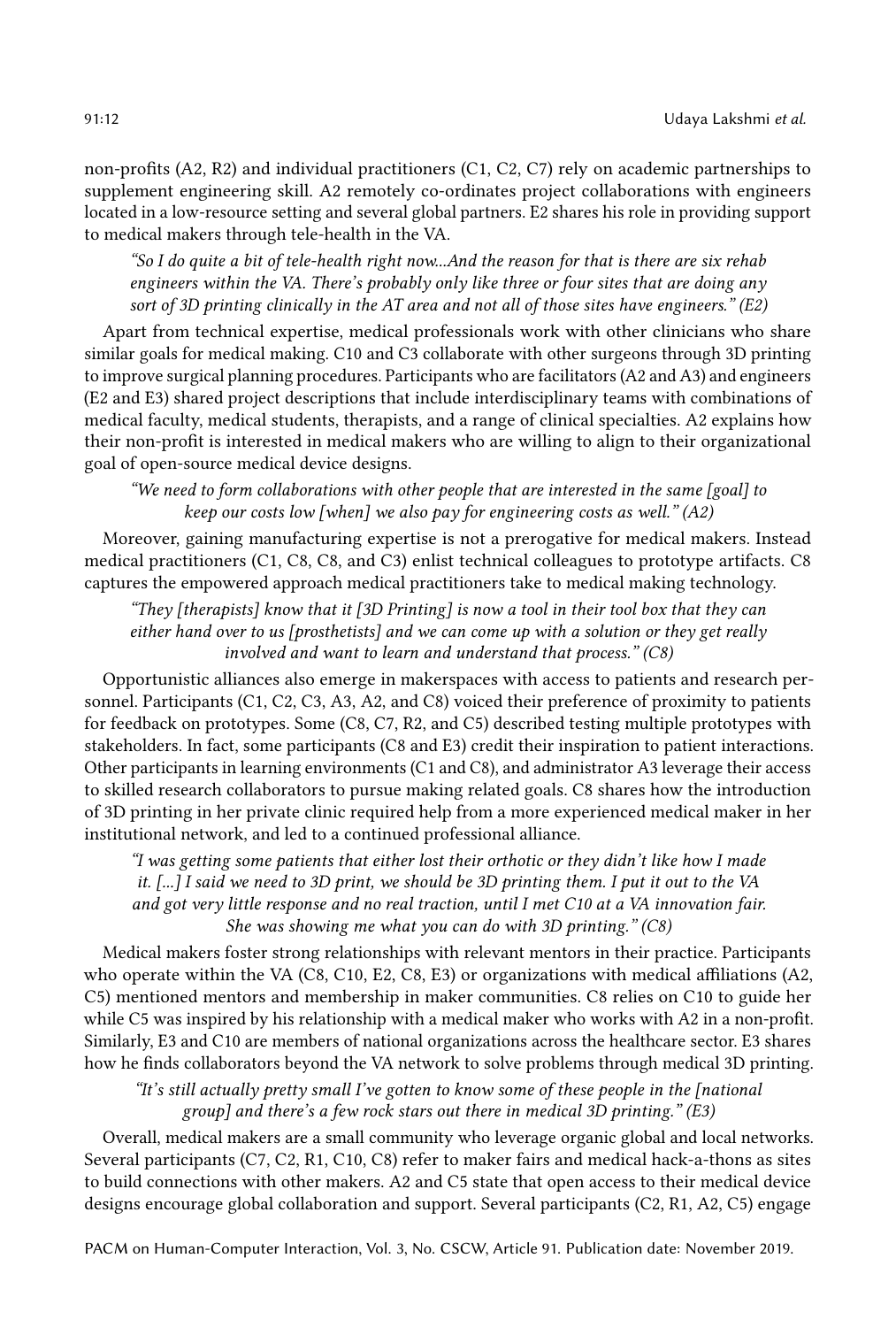with online communities on social media and personal websites to exchange feedback. C7 organized medical make-a-thons to attract members to her medical makerspace. She sums up her approach to working with a range of healthcare stakeholders based on the goal of collaboration.

" That's why we seek partners, we need that access. Sometimes it's with individuals, sometimes it's with organizations, and sometimes it's with aid agencies. Sometimes healthcare providers can tell us what their patients need, and sometimes you can do really good research." (C7)

Whereas collaborative environments evolve within institutions with the extraordinary eforts of some individuals. Medical makers propagate making activity through institutional advocacy to attract collaborators. We highlight some eforts to acknowledge several participants: C1, C2, C10, A2, R2, A3, C10, C8, and E3 who rally support for medical making activity in their institutions. C10 not only continues to experiment with the technology, she also teaches a course on 3D printing. Similarly, C8, A3, and E3 perpetuate the visibility of 3D printing technology in their institutions through their own work. A3 initiates educational pop-up labs during showcases to exhibit novel medical applications of technology across their health sciences campus. C8 was introduced to medical making in training programs yet it required proof of successful application to drive home adoption among her colleagues. Others, like C1 and C10 promote making to a larger network. C1 shares that he was inspired to write a book of case studies to describe the work his medical students and faculty achieve towards patient care.

"I'm writing a book right now on design thinking to talk about the principles and design for products and services for patients. We have a lot of case studies that illustrate what we're talking about. Its kind of going to be a manual for people to pick up who ask how can apply design and making to healthcare."  $(C1)$ 

### 4.3 Facilitating Maker Operations in Medical Practice

Medical makers are highly motivated individuals, yet they rely on access to technology and skill at the site of clinical practice. Co-located access within health institutions requires justifcation of setup and ongoing costs at the place of practice. The technical expertise required to adequately equip and repeatedly plan for medical and operational needs pose ongoing challenges for facilitators. Our participants developed ways to organize making infrastructure around medical institutional practice or identifed alternate means to support material practices [\[60\]](#page-22-3).

While several researchers highlight the benefts of setting up a makerspace in hospitals [\[44,](#page-21-4) [73\]](#page-22-10), the high cost of hospital space makes it difficult for even well-funded participants to sustain their makerspaces. E2 explains how setting up the space requires consideration of adequate room for ventilation and access for several stakeholders such as a waiting room for patients. C7 was skeptical of co-location due to such cost barriers. In a similar vein, C10 described their solution to justify the allocation of space by sharing it with a research lab.

"Space is very expensive in a hospital. It's very hard to get space....Now our makerspace is in a lab. We share between research and clinical [sic], we joined forces. So, all of the printers are in their space. Like a dedicated lab." (C10)

Equipment in the space including appropriate maker technologies depends on the institutional medical practice's goals. Makers who prototype products (C1, C2, R1, C7, A3) and low-resource non-profts (A2, C5, R2) required generalized and consumer-friendly machines. Other makers who worked in specialized clinics mentioned specifc 3D printers and materials for life-like medical modeling (A1, C4, C3, C10) or AT engineering (C6, C8, C8, E3, E2). C6 described her challenge in organizing a makerspace in her prosthetic clinic because it requires specialized 3D printers that produce stronger and more precise models than standard consumer grade devices.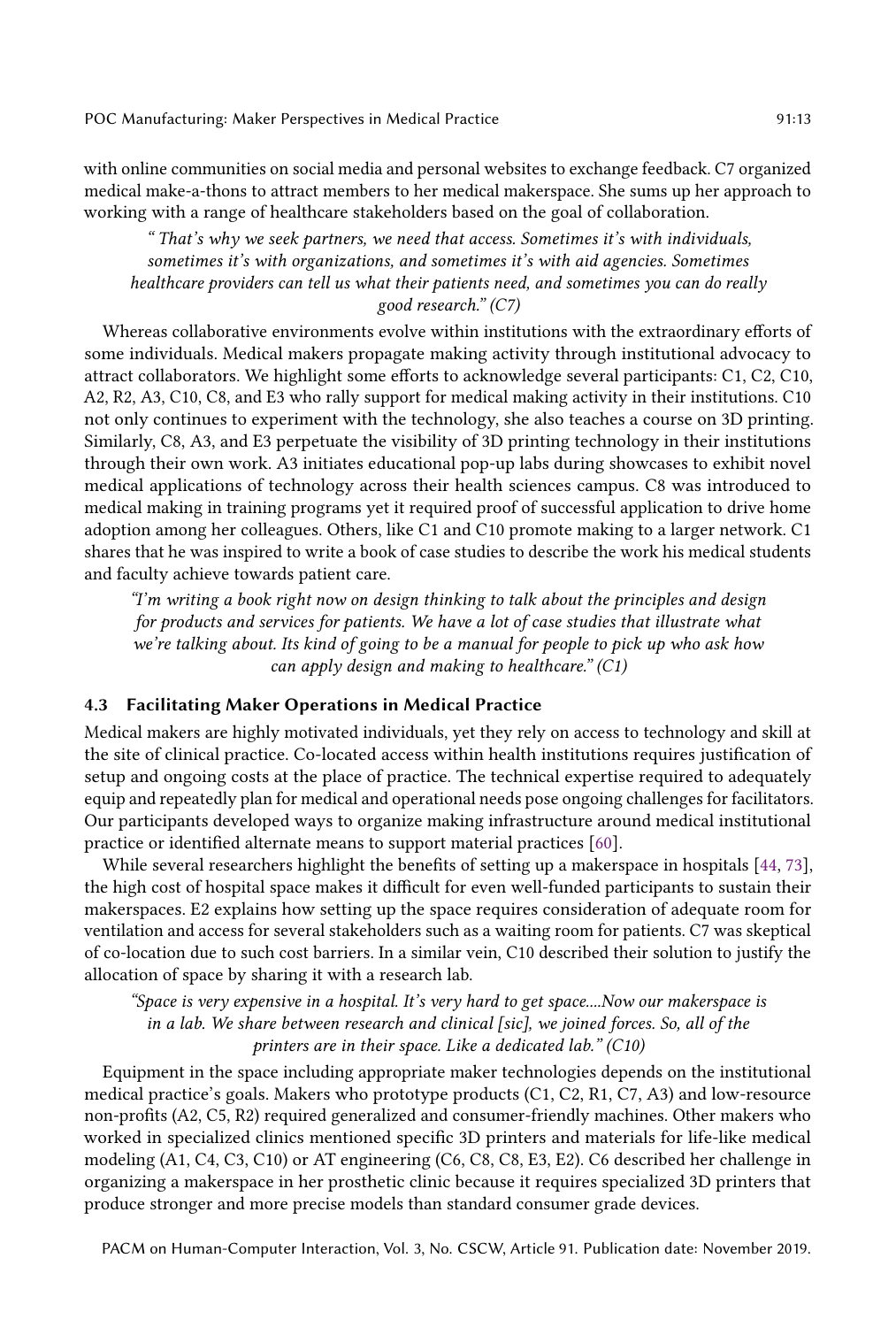### "We do not have any 3D printers now. About two years ago they were given to us by the cardiology department but it wasn't the right kind for prosthetic devices. We couldn't use them clinically." (C6)

For some participants the choice of technology is tied to the operational costs of materials and making in low resource conditions. While C10 explains how she initially invested in machines at the VA lab space without considering the cost of materials, others (R2, C5, A2) with fewer resources rely on constraints to guide their technology use. R2 explained concerns about the high cost of electricity for 3D printing hours in the Global South. In response, she limits the use of expensive materials and keeps design print times under six hours by adapting the design into smaller modular parts. C5 similarly explains how 3D printing supplements their organization's limited access to certain materials with others that are available on ground.

"One of the problems with a place like ours [is that] you can't get the materials in there to make a [medical device]. 3D printing gives you the means to melt down plastic and build from like seemingly nothing." (C5)

Participants with existing proclivities towards maker technology set up alternative spaces to support experimental making. Some practitioner-makers (C3, C8, C10, E3, and C5) developed familiarity with technology in their previous educational eforts. Other participants (A3, C7) cultivated a personal interest. Several participants (C7, C5, A3, C10) mentioned buying personal 3D printers for experimentation. A3 explained how access to technology in his personal space feeds into the practice in his community of medical makers. C7 expressed greater fexibility and control of access to technology in her personal makerspace.

"I have my own little maker lab in my home... My lab here has probably ten 3D printers, different ones that meet my various purposes. That's primarily why I decided to use my own space that I was focused on specific technology."  $(C7)$ 

Once technology is in place, several participants fund or sustain materials for making. Our participants employ diferent strategies including: institutional advocacy (C10, E3, A2, A3, C1) and grant applications (C8, A3, C3, A2). Others adopt practices often seen in maker culture to lower operational costs through the use of open-source software (C1, C5), and crowd-sourcing either skill (A2, C7) or crowdfunding to meet the cost of materials (A3).

"We have a crowd-sourcing project that we launched in the summer where people from the [university] and others outside can donate money specifcally for funding our filaments and resin. That takes a bit of that burden off the library."  $(A3)$ 

In summary, the adoption of making within organized medical practice requires our participants to overcome several infrastructural barriers. Our participants mobilized resources for making devices at the point of care with a pragmatic attitude. C2 expresses an underlying derision in her response to a question about the challenges she had faced in maker projects for health.

"There's so many barriers to the craft of design inside the delivery system that even if you are a provider and you know what the solution can be you don't have any means of actually creating or supporting it."  $(C2)$ 

# 5 DISCUSSION

Making in traditional healthcare settings is frmly situated in practice, not nostalgia. The Maker movement in the US developed among hobbyists as a revival of industrial production techniques and a return to industrial means of production [\[40\]](#page-21-13). We investigate making in the context of professional medical practice. We propose the term medical making to distinguish prototyping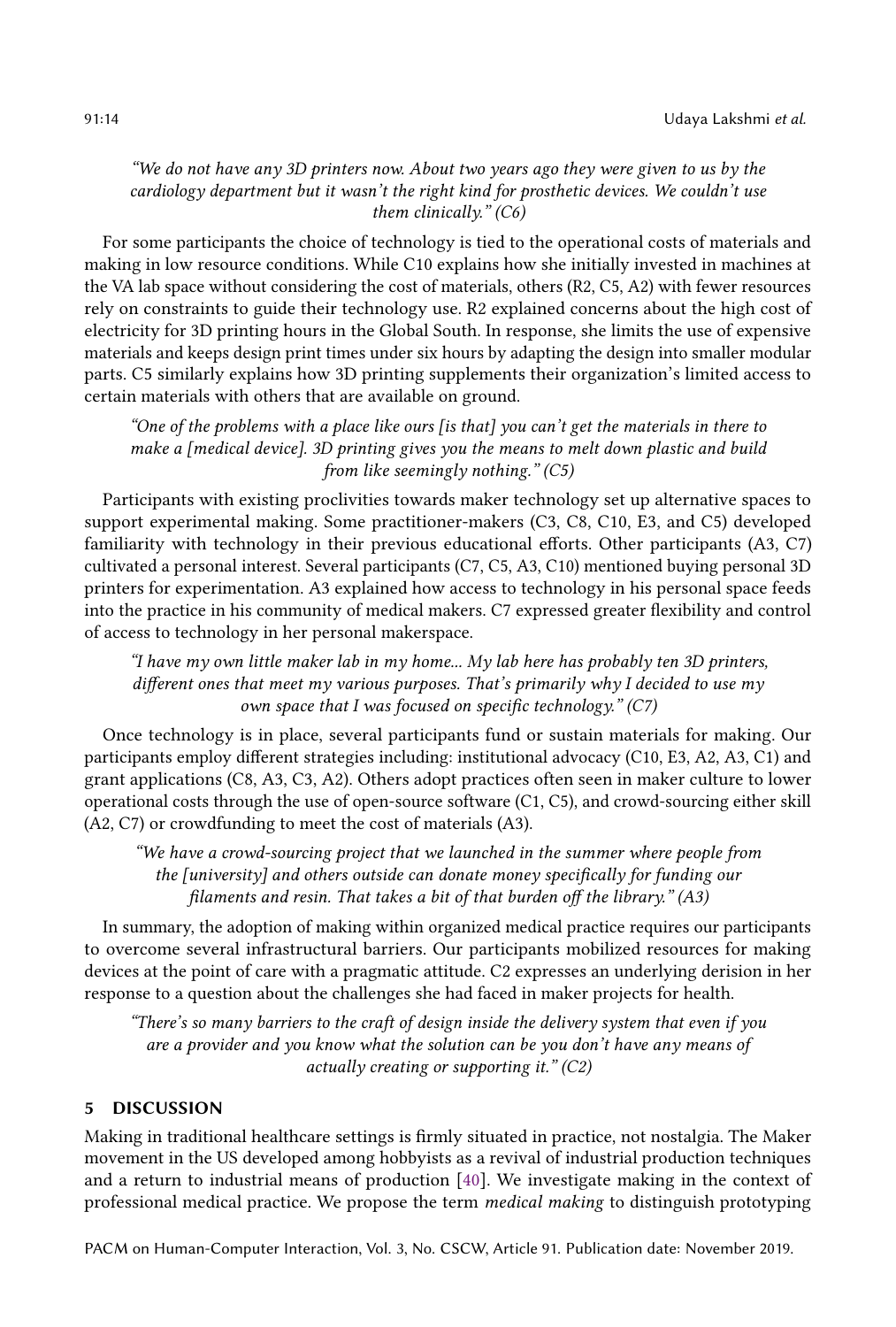activity in point of care innovation from maker culture. We investigated stakeholder practices in this emerging ecosystem to characterize their participation in maker culture.

In this paper, we present an analysis of medical making practices to distinguish the risks associated with making for others in professional medical practice. This analysis contributes to several DIY research themes in CSCW; we focus on three—stakeholder inclusion in maker culture and innovation studies [\[21,](#page-20-1) [32,](#page-20-6) [40,](#page-21-13) [67\]](#page-22-18), infrastructure for community-wide collaboration [\[13,](#page-19-2) [42,](#page-21-14) [54,](#page-21-15) [68,](#page-22-1) [71,](#page-22-19) [74\]](#page-22-2), and understanding material practices in prototyping process [\[60,](#page-22-3) [61\]](#page-22-4).

### 5.1 Product Quality: Streamlining Tools for Patient Safety

Medical makers undertake making as an extension of their role as medical professionals. The ethical structure of the medical ecosystem directs their approach to making practices (i.e., the Hippocratic oath to do no harm) [\[27\]](#page-20-7). This ideal is enforced top-down through regulatory structures that are, at present, unable to adapt at a fast enough pace to allow innovation while mitigating risks. Medical devices are risky propositions for patients even when they are sufficiently regulated [\[20\]](#page-20-20). Regulatory policies become inadequate and ultimately opaque when applied to making in medical practice. To compensate, medical makers adopt new ways to guard against risks.

Medical makers hold themselves to a professional standard – to uphold patient safety. In efect, they are healthcare providers who apply making approaches to deliver care. Such an extension of the physician's role alters the framing of making as a practice by "expert amateurs" [\[36\]](#page-20-0). Our participants are healthcare experts. Making entails adding skills to their expertise to care for patients, the end users of their artifacts. Medical makers perceive making as a tool with the potential to make a signifcant impact at the point of care. However, like any other tool, it cannot rely only on skill and attention of the user to ensure a higher quality outcome.

Medical makers in our study were motivated to produce verifable, safe, and efective medical devices for patient care. We found regulatory gaps in the current defnitions of medical liability apart from those in the oversight of processes for product quality. Despite the key role of technical experts in medical making, engineers in particular, clinicians bear the major burden of risk. The medical institution and practitioner are legally responsible for medical device manufacture and distribution. In contrast, engineers play a critical role in ensuring product quality, which is not refected in their legal liability. Such a skewed distribution of risk and responsibility exposes medical practitioners to malpractice. With these fndings, we extend the understanding of entrepreneurial innovation pursued in makerspaces and related tools [\[32\]](#page-20-6). Similar infrastructure in the form of technology tools and processes can support medical making activity.

We found that medical makers adopt, despite uncertainty in regulatory guidelines, pragmatic approaches to mitigate risks. Medical makers streamline prototyping process with tools at two scales of productions. At the local scale, they source tools to introduce product quality standards into their local making practice. At the global scale, medical makers adhere to licensing policies in producing the initial design fles and create extensive documentation to safeguard customization of devices to the extent possible. They ensure adequate documentation of the manufacturing process is available in text, code, video, and other media formats to invite feedback. However, such processes are currently initiated and upheld by the medical makers involved in the project. Such intentional activity can be standardized through both collaborative platforms and policies.

Overall, medical makers take the additional responsibility to distribute universal designs. They difer from hobbyist makers who focus more on the pleasure of production processes and DIY makers who do not make artifacts in professional practice [\[8,](#page-19-3) [33,](#page-20-3) [49,](#page-21-16) [66\]](#page-22-5). Their pragmatic approach to overcome challenges suggests a higher commitment to foster a maker mindset. Making activity is not the revival of a production process [\[40\]](#page-21-13) but the integration of a new set of tools into an existing practice. It suggests the potential need for new systems to support medical grade and partially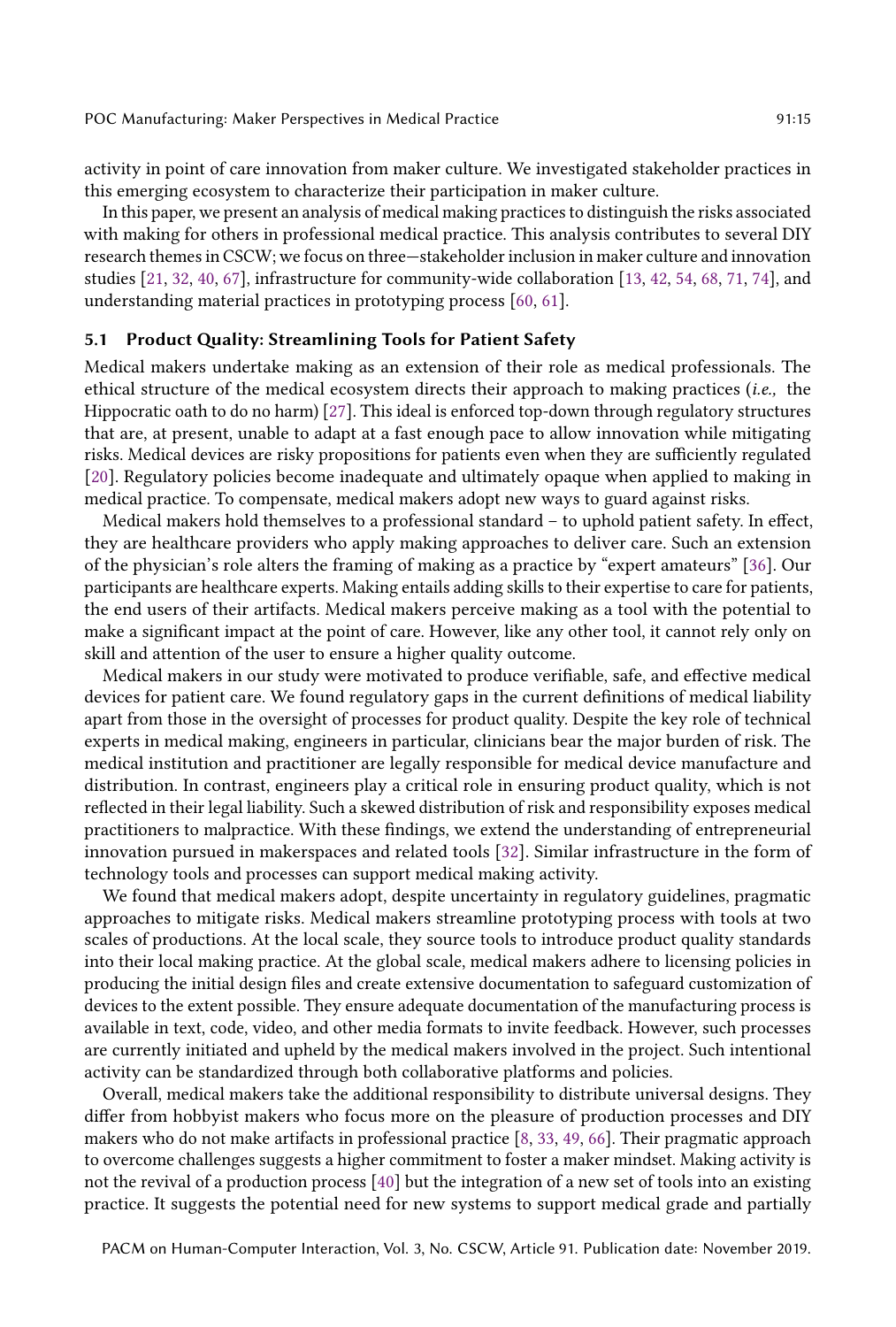open design repositories. We explore features of such tools that enlist stakeholder participation in our design recommendations.

### 5.2 Social Skill Share: Building a Medical Maker Community

Medical making requires medical and technical experts to cooperate in the prototyping process. The collaborative structure of medical making is key to creating medical devices that meet the high standards of "doing-no-harm". Medical makers were quick to identify and proclaim their inadequacies, and to seek assistance from other medical experts who could resolve them. We found that consistent collaboration across institutions and individuals sustains a culture of innovation at the point of care similar to other makerspaces [\[32\]](#page-20-6). Medical makers maintain a global and local network of stakeholders in health to foster such collaborative sharing of skills [\[11\]](#page-19-4).

The benefts of collaborative practices among medical makers resembles patterns in wider maker culture [\[41\]](#page-21-0). However, we found medical makers have an ongoing need to access stakeholders, either co-located or on-demand, for a wide variety of skill sets. For example, medical makers test early prototypes with patients, but it is unclear if makers engaged in iterative design activity. A recent study argues that practitioner-makers do not iterate at low-fdelity due to cost barriers and limited fabrication expertise at the point of care [\[30\]](#page-20-2). This suggests future research through observation of medical making to reveal opportunities to build on-site support systems for user feedback and early testing.

While medical makers prefer locally available technology expertise, it is not always possible. In such cases, resources are made available remotely through institutional networks. We found that our participant who is an administrator at a global non-proft (A2) routinely works with several remote partners using existing media platforms for collaboration. However, cross-institutional infrastructure is not always possible. There are often conficts with intellectual property protections. This suggests that a tool to manage this process could improve remote collaboration and labor distribution across multiple medical institutions.

Several medical makers noted that they also maintained membership in the broader maker culture through engaging with maker fairs, hack-a-thons, and smaller organizations. This is benefcial because emerging medical makers meet other highly motivated individuals who are expert medical makers. These new alliances lead to intentional digital exchanges and crowd-sourced repositories to improve process. This is inline with the tradition of open-source distribution in broader maker culture  $[11, 41, 47, 66]$  $[11, 41, 47, 66]$  $[11, 41, 47, 66]$  $[11, 41, 47, 66]$  $[11, 41, 47, 66]$  $[11, 41, 47, 66]$  $[11, 41, 47, 66]$ . Studies on open-source repositories (*e.g.*, GitHub) show that collaborative platforms support knowledge transfer and encourage social recognition [\[1,](#page-19-11) [74\]](#page-22-2). Other platforms have leveraged crowd-sourced expertise to address similar concerns in healthcare [\[54,](#page-21-15) [71\]](#page-22-19). A similar social collaborative platform for medical makers can encourage both skill-sharing and dynamic memberships to facilitate remote knowledge exchange.

#### 5.3 Making Space: Aligning Resources for Medical Maker Activity

Recent trends indicate a preference for co-located access to maker technology inside the hospital [\[44,](#page-21-4) [73\]](#page-22-10). As in previous literature [\[7\]](#page-19-0), we found that this leads to questions about resource allocation and cost justifcation. While individuals may be driven to create new innovative practices [\[73\]](#page-22-10), the medical institution is ultimately motivated to provide consistent patient care. In such cases (i.e., the VA, private clinics, universities) digital fabrication ideally improves quality of care and reduces costs [\[45\]](#page-21-17). Thus, medical making can be seen as a service to patients (or other clinicians) that is in line with traditional institutional goals [\[23,](#page-20-5) [25,](#page-20-17) [44\]](#page-21-4). In contrast to other material practices [\[60,](#page-22-3) [61\]](#page-22-4) medical makers restrict their innovation to specialized technologies that serve patient care. The entire infrastructure can be designed to efortlessly and consistently deliver medical making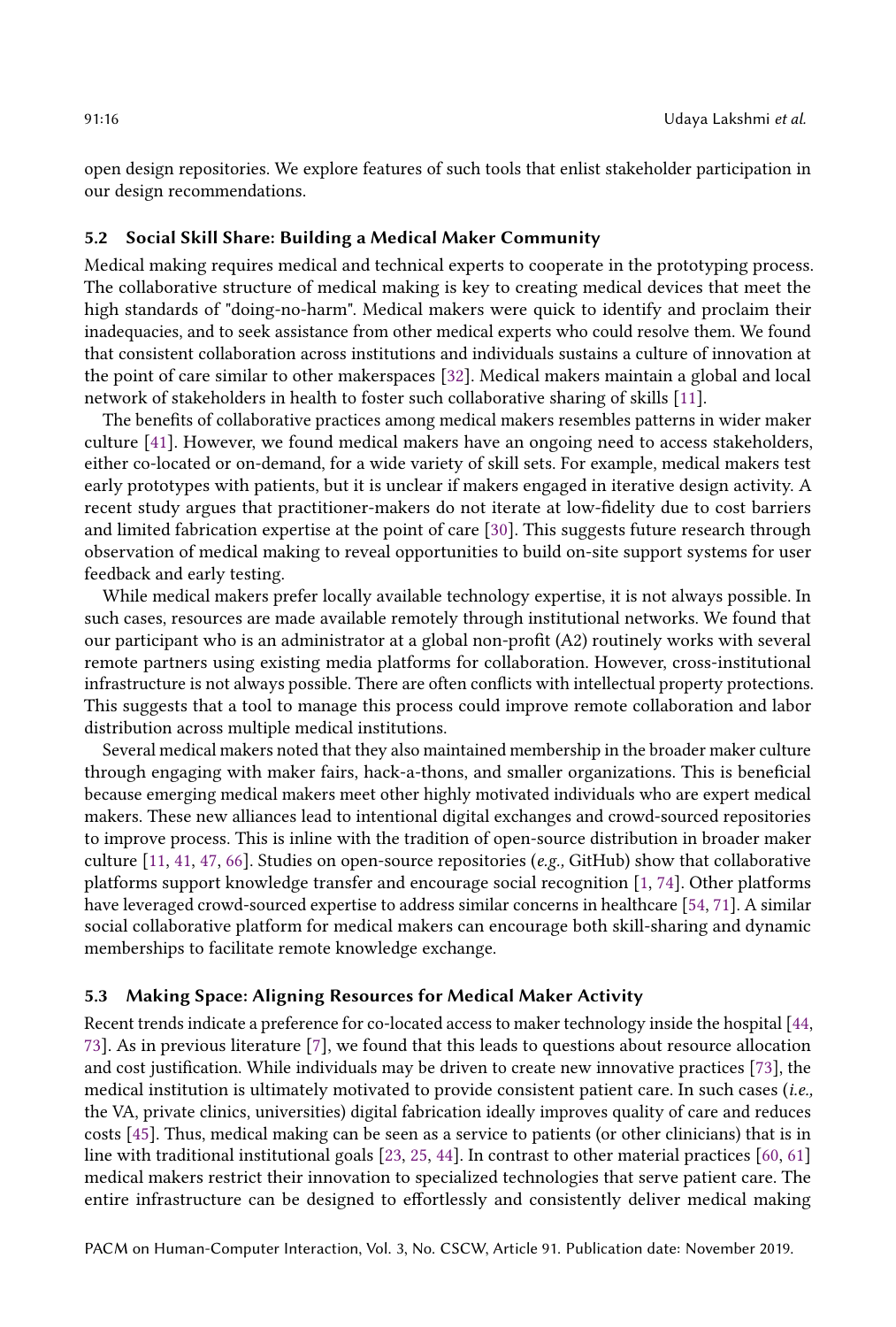outcomes for patient care that are safe, efective, and verifable. Institutional policies can be set up to bring clarity in operations.

An alternate medical maker model appropriates wider maker culture. It avoids a specialized focus and does not seem to ft into a traditional healthcare system. Public makerspaces of this sort attract a diverse set of makers who enter and leave the space (i.e., C7). Their location outside restricted healthcare premises makes makerspaces ideal for rapid prototyping and interdisciplinary collaboration. These spaces are purposefully isolated from patients who are reliant on and expecting standardized and professional care form their clinicians. Instead, when patients are involved in the maker projects in these space they are made aware of the experimental nature. Medical makers make this explicit, but it is also implied by the non-clinical environments. This ultimately limits the impact these designs have on individuals, but reduces the risk to those individuals created by rapid prototyping through an "expert amateur" approach [\[36\]](#page-20-0).

To sustain such general makerspaces, makers rely on grant money from academia or the tech industry. The onus of regulatory compliance will fall onto the maker or the makerspace. In this case, the makerspace can be situated at the boundary of a medical institution or independent from one entirely (i.e., university makerspaces, start-ups, non-profts) to accommodate medical professionals on site. This poses two implications in healthcare practice— labor recognition and ethics of care [\[67\]](#page-22-18). The location of the medical maker space in traditional healthcare settings suggests labor performance within hierarchies that exist in medical practice. Our participants did not discuss remuneration or recognition beyond their membership in related communities. As public advocates for making, a majority of our participants are recognized as innovators. However, it is possible the eforts of others involved in medical making processes are unrecognized; their eforts may be voluntary leading to invisible labor. This area merits future study from a feminist lens [\[8\]](#page-19-3) to determine the extent of involvement and recognition of diferent stakeholders' labor.

Ultimately, spaces for medical making are defned by the makers who use the resources in institutions or private settings. The project goals can then be pursued by individuals who collaborate by creating the required infrastructure. We extend such medical maker strategies to address three functional design needs in medical fabrication in point of care settings.

# 6 DESIGN RECOMMENDATIONS

So far, we have highlighted strategies our participants use to manage risks to patient safety, leverage knowledge and skill through stakeholder networks, and bridge infrastructure needs in current medical making practice. Some of these strategies rely on crowdsourced infrastructures similar to maker culture. In this section we propose three design recommendations. These are centered on an on-ground prototyping process, medical practice, and the medical making ecosystem. They are as follows: (1) support partially open distribution of design which meet regulatory standards, (2) develop a wider network of medical makers within and across institutional boundaries, and (3) ensure product quality before and after reproduction. Our recommendations build on the concept of clinical-Computer Aided Design (CAD) tools proposed by Hofmann et al. [\[30\]](#page-20-2).

### 6.1 Supporting Medical Grade CAD Designs

Thorough testing and documentation of a design is one of the most tedious, difficult, and costly parts of any engineering or maker efort; it is also absolutely essential to medical making. Even within hobbyist maker communities, design documentation is a critical factor in the distribution and reuse of designs [\[4,](#page-19-13) [28\]](#page-20-21). Given the heightened risk of making in a clinical and patient centered environment [\[27\]](#page-20-7), it is clear that medical making requires a clear and usable documenting procedure.

We propose an extension to Hofmann *et al.* 's proposed *clinical-CAD tools* to support digital fabrication designs in healthcare practice and facilitate regulatory compliant documentation and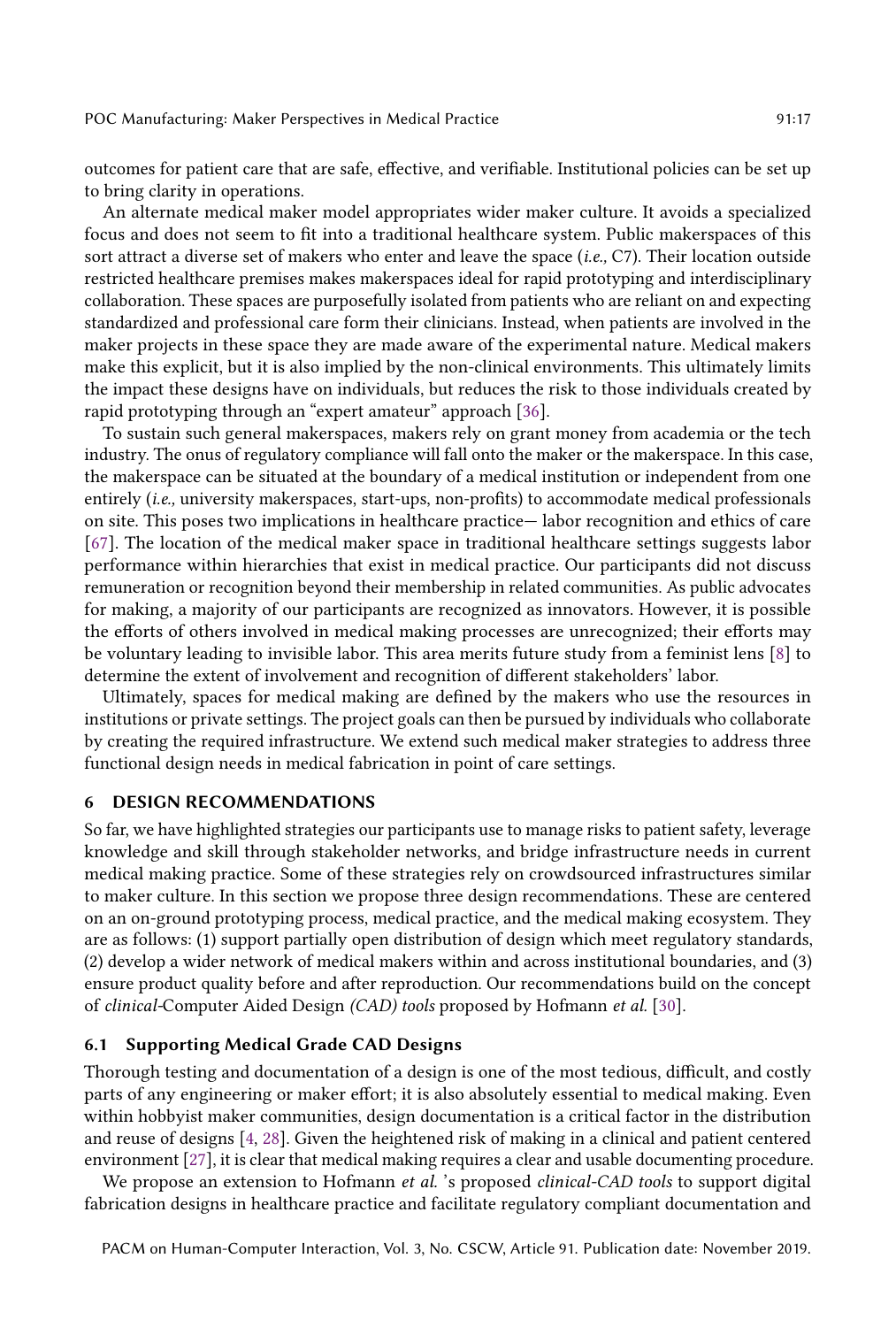testing [\[30\]](#page-20-2). Such a system should help medical makers document their designs as they create them. It should also guide makers to consider common regulatory concerns related to patient safety, design efficacy, and a reproducible manufacturing process. We propose that *clinical-CAD tools* include documentation templates that inform makers about these broader concerns and create a common format for documenting these concerns [\[27\]](#page-20-7). These templates should naturally contribute to applications for regulatory recognition, be easy for clinicians to use, and state the level of testing.

### 6.2 Distribution Networks within the Medical Practice

Documentation of models can help in all contexts, but it is critical to support a wider distribution of medical designs across communities of practice. However, current open-source repositories for digital fabrication  $[3, 11, 65]$  $[3, 11, 65]$  $[3, 11, 65]$  $[3, 11, 65]$  $[3, 11, 65]$  do not provide sufficient infrastructure for sharing medical maker designs in safe and efective ways. In addition to the clinical-CAD tools, we propose a Medical Maker Repository, similar to eforts at the NIH 3D print exchange [\[34\]](#page-20-16). Unlike the NIH 3D print exchange, this repository must help contributors distinguish designs at diferent levels of fdelity and testing.

Any self-identifed medical maker should be able to contribute to this repository, however contributions must clearly label their state in the regulatory process. Our fndings indicate that the following provide a good starting point: prototypes, medical data, verifed and tested, and/or subject to regulation. The goal of this repository is to create a low barrier for contribution which will support groups like A2 and C5's open source based organization. It must also address the regulatory and quality control concerns raised by other participants who support a more traditional distribution model.

### 6.3 Cross-Institutional Collaborations

The recommended Medical Maker Repository must ft into the social infrastructure of the medical community. By contributing or using designs from a repository, medical makers are assuming some liability for the designs they contribute and use. With that liability, medical makers will need to perceive a benefit, and altruism is not a sufficient motivator. Our participants had their own motivations for medical making (i.e., career advancement, entrepreneurship, community).

We propose that the *Medical Maker Repository* include social features that can help users demonstrate their level of contribution to medical making. Acting as a social network, this could help medical makers build cross-institutional collaborations and bridge the divide between non-technical and technical makers. The repository could further facilitate social cohesion by instituting an optional peer review system. Contributors can volunteer their designs, and or participate in prototyping processes. This would serve a similar role as peer review serves in traditional medical research. It should, however, be a process that is welcoming to makers outside the medical device industry or research organizations.

### 7 ETHICS AND LIMITATIONS

We present a set of observations from eighteen medical makers. These participants met the following inclusion criteria: (1) they are practicing healthcare professional (clinicians, administrators, engineers, or researchers) (2) they must be based in the US or Canada (3) and they must use digital fabrication technologies to create physical objects for medical practice. As such, our fndings are restricted by these experiences. While this is in line with similar qualitative work in maker communities [\[6,](#page-19-14) [30,](#page-20-2) [30,](#page-20-2) [33\]](#page-20-3) there are other groups that exist in this space and require further study.

Our goal is to contribute an exposition on medical making activity. Therefore, we found participants who engaged in public discourse on medical making; they are consequently advocates of medical making. The popular rhetoric around certain maker technologies is positive; our participants were consistent with such popular opinion. It is likely that their opinions are biased by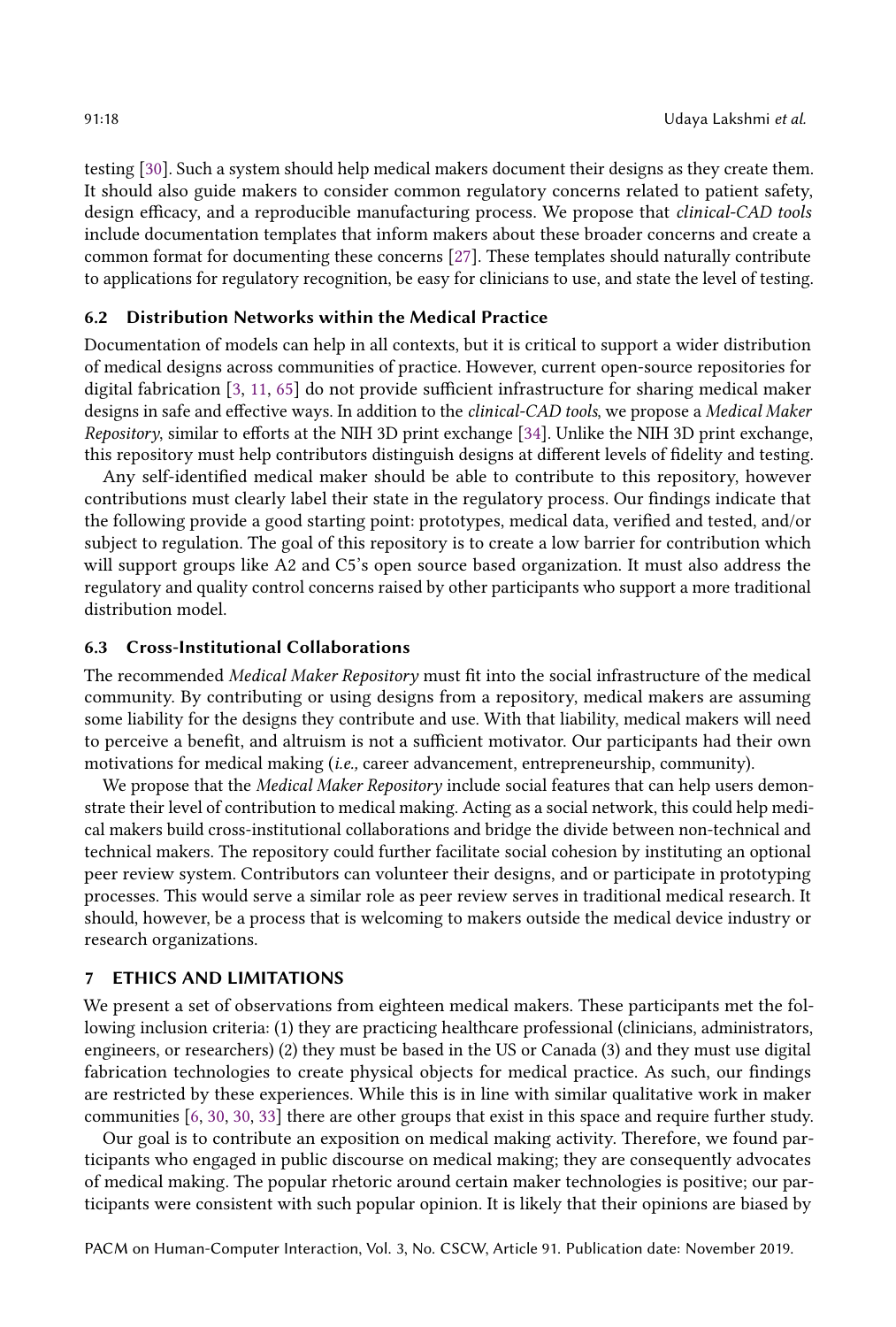self-selection. However, we made a conscious attempt to provoke responses to challenge their assertions. This led to our fndings on risks and related strategies. We maintain that our participants are less critical of individual making practices because they accept the trade-ofs to innovate in their profession. Additionally, we highlight the bias towards opinions inherent within hierarchies among clinical staf. For example, our recruitment eforts did not lead to nursing staf interviews. Gomez et al. [\[23\]](#page-20-5) found that nurses are not recognized as valid contributors even when their innovations impact patient delivery. It is notable that only one of our participants A3 referred us to nurse faculty. The referred nurse did not respond to our interview request. A similar attempt to reach nursing faculty through the researchers' personal network did not lead to a response.

Further, we found it challenging to balance rich descriptions of making activity and anonymity of our participants with such public presence. We decided not to divulge project details because they can be easily traced across online media. Similarly we did not discuss participants' patients because it would violate their right to privacy. Our participants shared strategies to offset risks of medical making to the extent they were able to disclose project details; this limits our details to practices instead of medical making projects. Patient perspectives are available in related research topics [\[12,](#page-19-15) [30\]](#page-20-2), but lack a perspective on innovation within existing infrastructure and among the clinical staf. Another limitation that may have skewed our participant sample, and by extension our fndings, is that making itself is a burgeoning area (thus everyone knows everyone). We deliberated on diferent ways to present demographic information (e.g., relationships in Figure 1) to uphold participant confdentiality.

We sought to situate risks, strategies, and opportunities for intervention in medical making. Makers prototype physical artifactsin traditional healthcare institutions and remote bordersfortifed by global maker technologies [\[36,](#page-20-0) [66\]](#page-22-5). Hence, we focus on collaboration and related infrastructure instead of the prototyping process. This approach is diferent from other DIY/ DFO-AT studies that focused on tools [\[29,](#page-20-12) [30,](#page-20-2) [33\]](#page-20-3).

While the fndings in this study highlight medical maker risks and regulatory gaps, researchers are not experts in legal policies or medical regulations. We map the medical making ecosystem in the tradition of other studies in critical making [\[6,](#page-19-14) [11,](#page-19-4) [21,](#page-20-1) [41\]](#page-21-0). We propose an inclusive approach to reinforce a diverse community of medical makers to innovate at points of patient access.

#### 8 CONCLUSION AND FUTURE WORK

Delineating medical makers and their activities from maker culture describes the infrastructure required to ensure safe and verifable artifacts. We found several pragmatic approaches to support medical making despite risks and challenges inherent to medical practice. We propose the design of appropriate tools to enhance medical maker efforts to innovate in patient care.

In this paper, we defne medical making activity from the prototyping experiences of multiple stakeholders. Each stakeholder revealed insights into their operational infrastructure needs based on ongoing medical making activity with digital fabrication technologies. They perceived risks to patient safety and medical liability, so they prioritize product quality in the absence of regulatory guidelines. It is no surprise that medical making is a collaborative efort across diferent roles, i.e., medical, engineering, administrative, and regulatory expertise. Local and global networks supplement some forms of missing labor or specialized resources.

Medical making can be observed at sites of traditional healthcare practice, emerging makerspaces, and in virtual knowledge exchanges. Medical makers face challenges in setting up and maintaining makerspaces in contexts of patient care. Such sites for medical making depend on the institutional structure or the individual medical maker's prerogatives. Local and global networks supplement some forms of missing labor or specialized resources. Where infrastructure does not exist, medical makers create their own through a pragmatic approach to support making activity.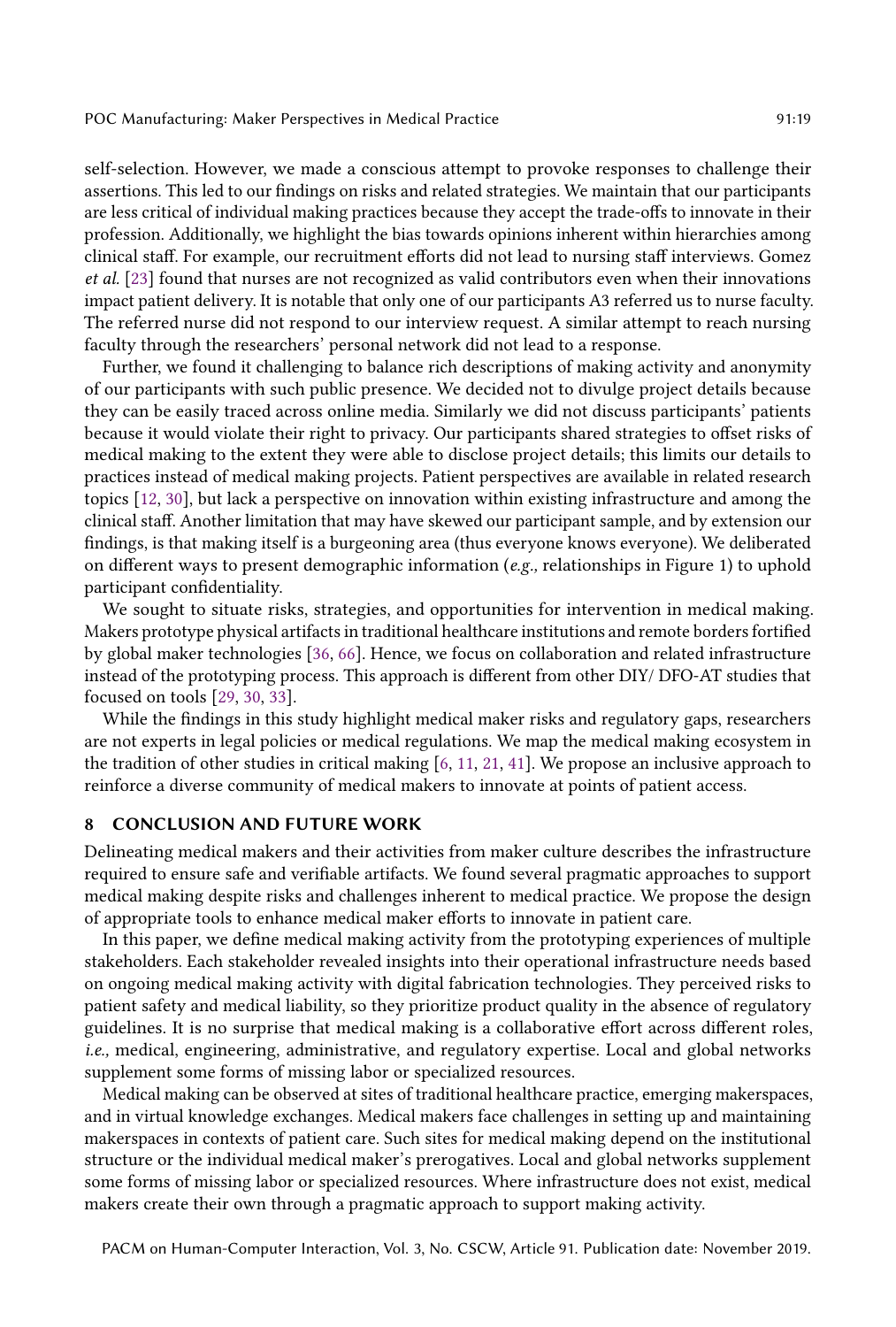Our future work will aim to help standardize medical grade product quality and enable collaborative social exchange in medical making. We plan to study medical making on site with diverse stakeholders to explore how concept testing, prototyping, and design methods can be introduced to medical making. This could create opportunities to integrate stakeholder perspectives towards participatory healthcare. We will draw from social computing to encourage recognition of extraordinary eforts. In addition to expert access, we will explore knowledge exchanges to support novice learning eforts. Finally, in the spirit of interdisciplinary medical making, we can collaborate with corresponding policy regulators to impact product quality and licensing regulations.

### ACKNOWLEDGMENTS

This work was supported in part by grant 90DPGE0003-01 from the National Institute on Disability, Independent Living and Rehabilitation Research. We thank our reviewers for their valuable feedback and our participants for their generous insights.

### REFERENCES

- <span id="page-19-11"></span>[1] 2007. GitHub. <https://github.com>
- <span id="page-19-9"></span>[2] 2018. 3D Printing of Medical Devices | FDA. [https://www.fda.gov/medicaldevices/productsandmedicalprocedures/](https://www.fda.gov/medicaldevices/productsandmedicalprocedures/3dprintingofmedicaldevices/default.htm) [3dprintingofmedicaldevices/default.htm](https://www.fda.gov/medicaldevices/productsandmedicalprocedures/3dprintingofmedicaldevices/default.htm)
- <span id="page-19-12"></span>[3] 2018. Instructables - How to make anything. <https://www.instructables.com/>
- <span id="page-19-13"></span>[4] Mathieu Acher, Benoit Baudry, Olivier Barais, and Jean-Marc Jezequel. 2014. Customization and 3D Printing: A Challenging Playground for Software Product Lines. In Proceedings of the 18th International Software Product Line Conference - Volume 1 (SPLC '14). ACM, New York, NY, USA, 142–146. <https://doi.org/10.1145/2648511.2648526>
- <span id="page-19-10"></span>[5] L Albala, T Bober, M Mallozzi, L Koeneke-Hernandez, and B Ku. 2018. Design-Thinking, Making, and Innovating: Fresh Tools for the Physician's Toolbox. Universal Journal of Educational Research 6, 1 (2018), 179–183.
- <span id="page-19-14"></span>[6] Morgan G Ames, Jefrey Bardzell, Shaowen Bardzell, Silvia Lindtner, David A Mellis, and Daniela K Rosner. 2014. Making cultures: empowerment, participation, and democracy-or not. In CHI'14 Extended Abstracts on Human Factors in Computing Systems. ACM, 1087–1092.
- <span id="page-19-0"></span>[7] Jonathan Awori and Joyce M. Lee. 2017. A Maker Movement for Health: A New Paradigm for Health InnovationA Maker Movement for HealthA Maker Movement for Health. JAMA Pediatrics 171, 2 (02 2017), 107–108. [https:](https://doi.org/10.1001/jamapediatrics.2016.3747) [//doi.org/10.1001/jamapediatrics.2016.3747](https://doi.org/10.1001/jamapediatrics.2016.3747)
- <span id="page-19-3"></span>[8] Jefrey Bardzell, Shaowen Bardzell, Lilly Irani, Silvia Lindtner, Kaiton Williams, and John Zimmerman. 2016. Boundary Troubles: Here, There, Design, Make, Research. In Proceedings of the 2016 CHI Conference Extended Abstracts on Human Factors in Computing Systems (CHI EA '16). ACM, New York, NY, USA, 1051–1056. [https://doi.org/10.1145/2851581.](https://doi.org/10.1145/2851581.2886424) [2886424](https://doi.org/10.1145/2851581.2886424)
- <span id="page-19-5"></span>[9] Jay M. Baruch. 2017. Doctors as Makers. Academic Medicine 92, 1 (2017). [https://journals.lww.com/academicmedicine/](https://journals.lww.com/academicmedicine/Fulltext/2017/01000/Doctors_as_Makers.17.aspx) [Fulltext/2017/01000/Doctors\\_as\\_Makers.17.aspx](https://journals.lww.com/academicmedicine/Fulltext/2017/01000/Doctors_as_Makers.17.aspx)
- <span id="page-19-8"></span>[10] Cynthia L. Bennett, Keting Cen, Katherine M. Steele, and Daniela K. Rosner. 2016. An Intimate Laboratory?: Prostheses As a Tool for Experimenting with Identity and Normalcy. In Proceedings of the 2016 CHI Conference on Human Factors in Computing Systems (CHI '16). ACM, New York, NY, USA, 1745–1756. <https://doi.org/10.1145/2858036.2858564>
- <span id="page-19-4"></span>[11] Erin Buehler, Stacy Branham, Abdullah Ali, Jeremy J. Chang, Megan Kelly Hofmann, Amy Hurst, and Shaun K. Kane. 2015. Sharing is Caring: Assistive Technology Designs on Thingiverse. In Proceedings of the 33rd Annual ACM Conference on Human Factors in Computing Systems (CHI '15). ACM, New York, NY, USA, 525–534. [https:](https://doi.org/10.1145/2702123.2702525) [//doi.org/10.1145/2702123.2702525](https://doi.org/10.1145/2702123.2702525)
- <span id="page-19-15"></span>[12] Erin Buehler, Niara Comrie, Megan Hofmann, Samantha McDonald, and Amy Hurst. 2016. Investigating the Implications of 3D Printing in Special Education. ACM Trans. Access. Comput. 8, 3 (March 2016), 11:1–11:28. [https://doi.org/10.](https://doi.org/10.1145/2870640) [1145/2870640](https://doi.org/10.1145/2870640)
- <span id="page-19-2"></span>[13] Joel Chan, Steven Dang, and Steven P. Dow. 2016. Improving Crowd Innovation with Expert Facilitation. In Proceedings of the 19th ACM Conference on Computer-Supported Cooperative Work & Social Computing (CSCW '16). ACM, New York, NY, USA, 1223–1235. <https://doi.org/10.1145/2818048.2820023>
- <span id="page-19-7"></span>[14] Jairo Chimento, Nathan Crane, and M. Jason Highsmith. 2011. 3D printed tooling for thermoforming of medical devices. Rapid Prototyping Journal 17, 5 (Aug. 2011), 387–392. <https://doi.org/10.1108/13552541111156513>
- <span id="page-19-1"></span>[15] Anderson Chris. 2012. Makers: The New Industrial Revolution. New York: Crown Business (2012).
- <span id="page-19-6"></span>[16] Alain Curodeau, Emanuel Sachs, and Salvatore Caldarise. 2000. Design and fabrication of cast orthopedic implants with freeform surface textures from 3-D printed ceramic shell. Journal of Biomedical Materials Research 53, 5 (2000),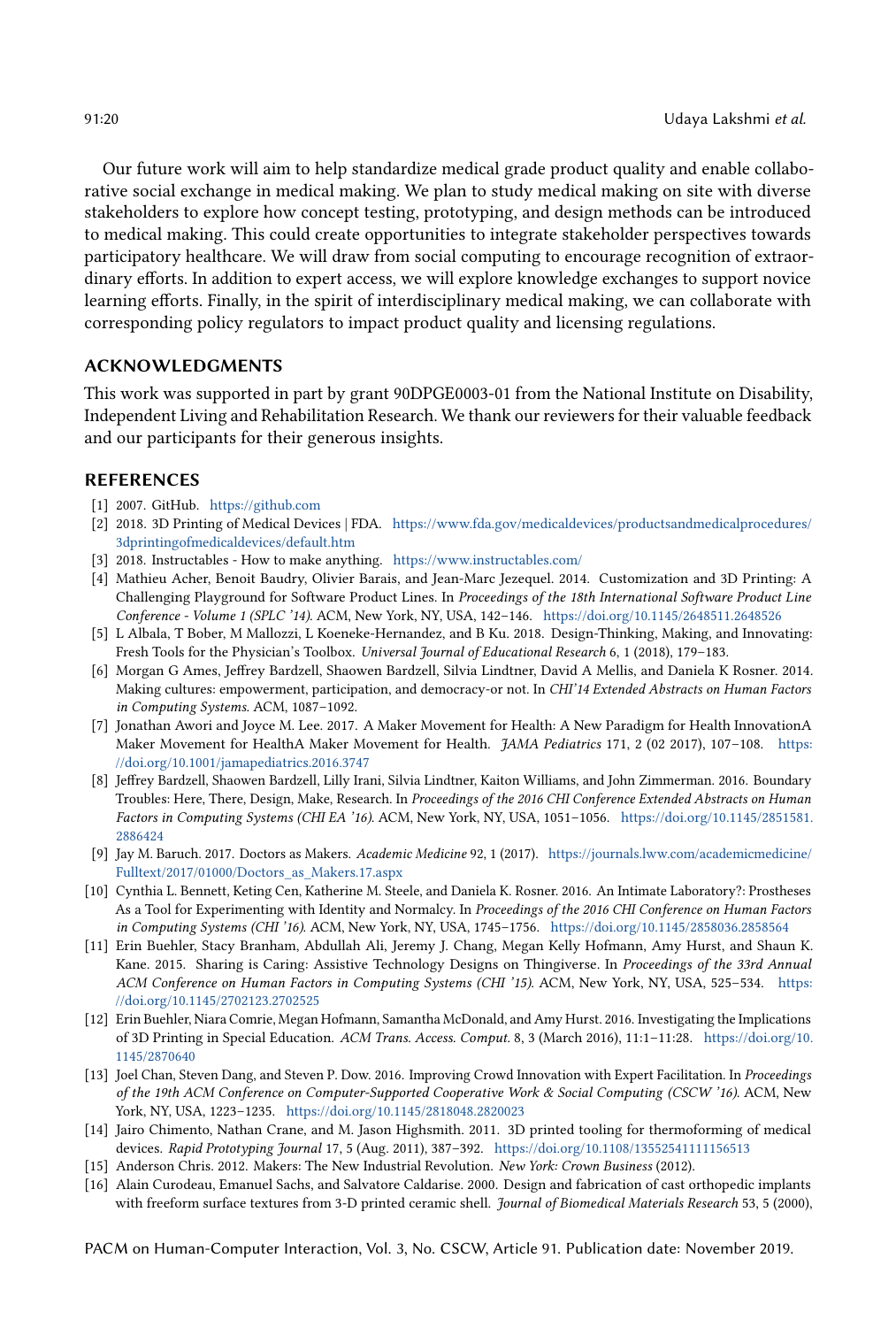525–535. [https://doi.org/10.1002/1097-4636\(200009\)53:5<525::AID-JBM12>3.0.CO;2-1](https://doi.org/10.1002/1097-4636(200009)53:5<525::AID-JBM12>3.0.CO;2-1)

- <span id="page-20-14"></span>[17] Williams DeClark. 2018. Who is Liable for a Defective 3D Printed Medical Device? [https://www.wdtlaw.org/](https://www.wdtlaw.org/personal-injury-blog/2018/february/who-is-liable-for-a-defective-3d-printed-medical/) [personal-injury-blog/2018/february/who-is-liable-for-a-defective-3d-printed-medical/](https://www.wdtlaw.org/personal-injury-blog/2018/february/who-is-liable-for-a-defective-3d-printed-medical/)
- <span id="page-20-18"></span>[18] Katrien Dreessen and Selina Schepers. 2018. Three Strategies for Engaging Non-experts in a Fablab. In Proceedings of the 10th Nordic Conference on Human-Computer Interaction (NordiCHI '18). ACM, New York, NY, USA, 482–493. <https://doi.org/10.1145/3240167.3240195>
- <span id="page-20-4"></span>[19] Frederika Farley. 1938. Improvising Equipment. The American Journal of Nursing (1938), 42s–43s.
- <span id="page-20-20"></span>[20] Blake Farmer. 2019. FDA Tightening Regulatory Requirements For Some Medical Devices. [https://www.wbur.org/](https://www.wbur.org/npr/689739642/fda-tightening-regulatory-requirements-for-some-medical-devices) [npr/689739642/fda-tightening-regulatory-requirements-for-some-medical-devices](https://www.wbur.org/npr/689739642/fda-tightening-regulatory-requirements-for-some-medical-devices)
- <span id="page-20-1"></span>[21] Sarah Fox, Rachel Rose Ulgado, and Daniela Rosner. 2015. Hacking Culture, Not Devices: Access and Recognition in Feminist Hackerspaces. In Proceedings of the 18th ACM Conference on Computer Supported Cooperative Work Social Computing (CSCW '15). ACM, New York, NY, USA, 56–68. <https://doi.org/10.1145/2675133.2675223>
- <span id="page-20-9"></span>[22] Ian Gibson and Aniruddha Srinath. 2015. Simplifying Medical Additive Manufacturing: Making the Surgeon the Designer. Procedia Technology 20, 237 – 242. <https://doi.org/10.1016/j.protcy.2015.07.038>
- <span id="page-20-5"></span>[23] Jose Gomez-Marquez and Anna Young. 2016. A History of Nurse Making and Stealth Innovation. Technical Report. <http://dx.doi.org/10.2139/ssrn.2778663>
- <span id="page-20-10"></span>[24] Kendall F. Gretsch, Henry D. Lather, Kranti V. Peddada, Corey R. Deeken, Lindley B. Wall, and Charles A. Goldfarb. 2016. Development of novel 3D-printed robotic prosthetic for transradial amputees. Prosthetics and Orthotics International 40, 3 (2016), 400–403. <https://doi.org/10.1177/0309364615579317>
- <span id="page-20-17"></span>[25] Nevan C. Hanumara, Nikolai D. Begg, Conor Walsh, David Custer, Rajiv Gupta, Lynn R. Osborn, and Alexander H. Slocum. 2013. Classroom to Clinic: Merging Education and Research to Efficiently Prototype Medical Devices. IEEE  $\tilde{\jmath}$ Transl Eng Health Med 1 (24 Jul 2013), 4700107–4700107. <https://doi.org/10.1109/JTEHM.2013.2271897>
- <span id="page-20-11"></span>[26] Björn Hartmann, Scott Doorley, and Scott R Klemmer. 2008. Hacking, mashing, gluing: Understanding opportunistic design. IEEE Pervasive Computing 7, 3 (2008), 46–54.
- <span id="page-20-7"></span>[27] Megan Hofmann, Julie Burke, Jon Pearlman, Goeran Fiedler, Andrea Hess, Jon Schull, Scott E. Hudson, and Jennifer Mankof. 2016. Clinical and Maker Perspectives on the Design of Assistive Technology with Rapid Prototyping Technologies. In Proceedings of the 18th International ACM SIGACCESS Conference on Computers and Accessibility (ASSETS '16). ACM, New York, NY, USA, 251–256. <https://doi.org/10.1145/2982142.2982181>
- <span id="page-20-21"></span>[28] Megan Hofmann, Gabriella Hann, Scott E. Hudson, and Jennifer Mankof. 2018. Greater Than the Sum of Its PARTs: Expressing and Reusing Design Intent in 3D Models. In Proceedings of the 2018 CHI Conference on Human Factors in Computing Systems (CHI '18). ACM, New York, NY, USA, 301:1–301:12. <https://doi.org/10.1145/3173574.3173875>
- <span id="page-20-12"></span>[29] Megan Hofmann, Jefrey Harris, Scott E Hudson, and Jennifer Mankof. 2016. Helping Hands: Requirements for a Prototyping Methodology for Upper-limb Prosthetics Users. In Proceedings of the 2016 CHI Conference on Human Factors in Computing Systems. ACM, 1769–1780.
- <span id="page-20-2"></span>[30] Megan Hofmann, Kristin Williams, Toni Kaplan, Stephanie Valencia, Gabriella Hann, Scott E. Hudson, Jennifer Mankof, and Patrick Carrington. 2019. "Occupational Therapy is Making": Clinical Rapid Prototyping and Digital Fabrication. In Proceedings of the 2019 CHI Conference on Human Factors in Computing Systems (CHI '19). ACM, New York, NY, USA, Article 314, 13 pages. <https://doi.org/10.1145/3290605.3300544>
- <span id="page-20-19"></span>[31] Nathaniel Hudson, Celena Alcock, and Parmit K. Chilana. 2016. Understanding Newcomers to 3D Printing: Motivations, Workfows, and Barriers of Casual Makers. In Proceedings of the 2016 CHI Conference on Human Factors in Computing Systems (CHI '16). ACM, New York, NY, USA, 384–396. <https://doi.org/10.1145/2858036.2858266>
- <span id="page-20-6"></span>[32] Julie S. Hui and Elizabeth M. Gerber. 2017. Developing Makerspaces As Sites of Entrepreneurship. In Proceedings of the 2017 ACM Conference on Computer Supported Cooperative Work and Social Computing (CSCW '17). ACM, New York, NY, USA, 2023–2038. <https://doi.org/10.1145/2998181.2998264>
- <span id="page-20-3"></span>[33] Amy Hurst and Jasmine Tobias. 2011. Empowering Individuals with Do-it-yourself Assistive Technology. In The Proceedings of the 13th International ACM SIGACCESS Conference on Computers and Accessibility (ASSETS '11). ACM, New York, NY, USA, 11–18. <https://doi.org/10.1145/2049536.2049541>
- <span id="page-20-16"></span>[34] Darrell Hurt, Nick Weber, and Meghan Coakley McCarthy. [n.d.]. About the NIH 3D Print Exchange | NIH 3D Print Exchange. <https://3dprint.nih.gov/about>
- <span id="page-20-8"></span>[35] Deepak M. Kalaskar. 2017. 3D Printing in Medicine. Woodhead Publishing.
- <span id="page-20-0"></span>[36] Stacey Kuznetsov and Eric Paulos. 2010. Rise of the Expert Amateur: DIY Projects, Communities, and Cultures. In Proceedings of the 6th Nordic Conference on Human-Computer Interaction: Extending Boundaries (NordiCHI '10). ACM, New York, NY, USA, 295–304. <https://doi.org/10.1145/1868914.1868950>
- <span id="page-20-13"></span>[37] Dana Lewis, Scott Leibrand, and #OpenAPS Community. 2016. Real-World Use of Open Source Artifcial Pancreas Systems. J Diabetes Sci Technol 10, 6 (10 Aug 2016), 1411–1411. <https://doi.org/10.1177/1932296816665635>
- <span id="page-20-15"></span>[38] Eric Lindenfeld. 2016. 3D Printing of Medical Devices: CAD Designers as the Most Realistic Target for Strict, Product Liability Lawsuits. UMKC Law Review 85 (2016), 79–104. <https://heinonline.org/HOL/P?h=hein.journals/umkc85&i=87>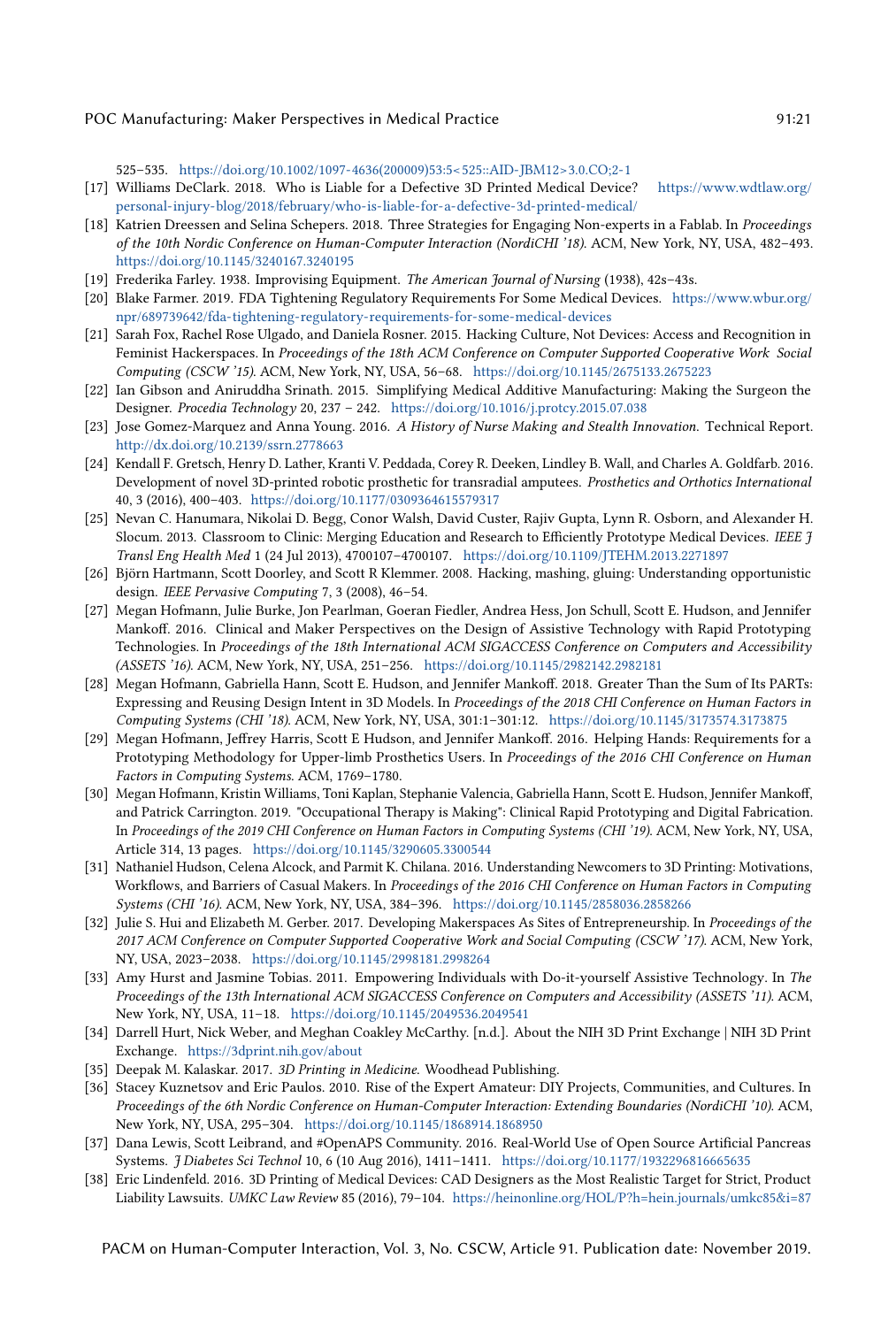- <span id="page-21-2"></span>[39] Silvia Lindtner, Shaowen Bardzell, and Jefrey Bardzell. 2016. Reconstituting the Utopian Vision of Making: HCI After Technosolutionism. In Proceedings of the 2016 CHI Conference on Human Factors in Computing Systems (CHI '16). ACM, New York, NY, USA, 1390–1402. <https://doi.org/10.1145/2858036.2858506>
- <span id="page-21-13"></span>[40] Silvia Lindtner, Anna Greenspan, and David Li. 2015. Designed in Shenzhen: Shanzhai Manufacturing and Maker Entrepreneurs. In Proceedings of The Fifth Decennial Aarhus Conference on Critical Alternatives (CA '15). Aarhus University Press, 85–96. <https://doi.org/10.7146/aahcc.v1i1.21265>
- <span id="page-21-0"></span>[41] Silvia Lindtner, Garnet D. Hertz, and Paul Dourish. 2014. Emerging Sites of HCI Innovation: Hackerspaces, Hardware Startups Incubators. In Proceedings of the SIGCHI Conference on Human Factors in Computing Systems (CHI '14). ACM, New York, NY, USA, 439–448. <https://doi.org/10.1145/2556288.2557132>
- <span id="page-21-14"></span>[42] Thomas Ludwig, Volkmar Pipek, and Peter Tolmie. 2018. Designing for Collaborative Infrastructuring: Supporting Resonance Activities. Proc. ACM Hum.-Comput. Interact. 2, CSCW, Article 113 (Nov. 2018), 29 pages. [https://doi.org/](https://doi.org/10.1145/3274382) [10.1145/3274382](https://doi.org/10.1145/3274382)
- <span id="page-21-6"></span>[43] Hammad H. Malik, Alastair R. J. Darwood, Shalin Shaunak, Priyantha Kulatilake, Abdulrahman A. El-Hilly, Omar Mulki, and Aroon Baskaradas. 2015. Three-dimensional printing in surgery: a review of current surgical applications. Journal of Surgical Research 199, 2 (Dec. 2015), 512–522. <https://doi.org/10.1016/j.jss.2015.06.051>
- <span id="page-21-4"></span>[44] David R. Marshall and Deborah A. McGrew. 2017. Creativity and Innovation in Health Care: Opening a Hospital Makerspace. Nurse Leader 15, 1 (2017), 56 – 58. <https://doi.org/10.1016/j.mnl.2016.10.002>
- <span id="page-21-17"></span>[45] Nicolas Martelli, Carole Serrano, Helene van den Brink, Judith Pineau, Patrice Prognon, Isabelle Borget, and Salma El Batti. 2016. Advantages and disadvantages of 3-dimensional printing in surgery: a systematic review. Surgery 159, 6 (2016), 1485–1500.
- <span id="page-21-3"></span>[46] Samantha McDonald, Niara Comrie, Erin Buehler, Nicholas Carter, Braxton Dubin, Karen Gordes, Sandy McCombe-Waller, and Amy Hurst. 2016. Uncovering Challenges and Opportunities for 3D Printing Assistive Technology with Physical Therapists. In Proceedings of the 18th International ACM SIGACCESS Conference on Computers and Accessibility (ASSETS '16). ACM, New York, NY, USA, 131–139. <https://doi.org/10.1145/2982142.2982162>
- <span id="page-21-7"></span>[47] Fabio Morreale, Giulio Moro, Alan Chamberlain, Steve Benford, and Andrew P. McPherson. 2017. Building a Maker Community Around an Open Hardware Platform. In Proceedings of the 2017 CHI Conference on Human Factors in Computing Systems (CHI '17). ACM, New York, NY, USA, 6948–6959. <https://doi.org/10.1145/3025453.3026056>
- <span id="page-21-5"></span>[48] S. Mukhopadhyay and R. Poojary. 2018. A review on 3D printing: Advancement in healthcare technology. In 2018 Advances in Science and Engineering Technology International Conferences (ASET). 1–5. [https://doi.org/10.1109/ICASET.](https://doi.org/10.1109/ICASET.2018.8376890) [2018.8376890](https://doi.org/10.1109/ICASET.2018.8376890)
- <span id="page-21-16"></span>[49] Aisling Ann O'Kane, Yi Han, and Rosa I. Arriaga. 2016. Varied Bespoke Caregiver Needs: Organizing and Communicating Diabetes Care for Children in the DIY Era. In Proceedings of the 10th EAI International Conference on Pervasive Computing Technologies for Healthcare (PervasiveHealth '16). ICST (Institute for Computer Sciences, Social-Informatics and Telecommunications Engineering), ICST, Brussels, Belgium, Belgium, 9-12. [http:](http://dl.acm.org/citation.cfm?id=3021319.3021321) [//dl.acm.org/citation.cfm?id=3021319.3021321](http://dl.acm.org/citation.cfm?id=3021319.3021321)
- <span id="page-21-1"></span>[50] Aisling Ann O'Kane, Amy Hurst, Gerrit Niezen, Nicolai Marquardt, Jon Bird, and Gregory Abowd. 2016. Advances in DIY Health and Wellbeing. In Proceedings of the 2016 CHI Conference Extended Abstracts on Human Factors in Computing Systems (CHI EA '16). ACM, New York, NY, USA, 3453–3460. <https://doi.org/10.1145/2851581.2856467>
- <span id="page-21-11"></span>[51] Aisling Ann O'Kane, Sun Young Park, Helena Mentis, Ann Blandford, and Yunan Chen. 2016. Turning to Peers: Integrating Understanding of the Self, the Condition, and Others' Experiences in Making Sense of Complex Chronic Conditions. Computer Supported Cooperative Work (CSCW) 25, 6 (Dec. 2016), 477–501. [https://doi.org/10.1007/](https://doi.org/10.1007/s10606-016-9260-y) [s10606-016-9260-y](https://doi.org/10.1007/s10606-016-9260-y)
- <span id="page-21-10"></span>[52] Michael H. Park. 2015. For a New Heart, Just Click Print: The Efect on Medical and Products Liability from 3- D Printed Organs Notes. University of Illinois Journal of Law, Technology & Policy 2015 (2015), 187–210. [https:](https://heinonline.org/HOL/P?h=hein.journals/jltp2015&i=205) [//heinonline.org/HOL/P?h=hein.journals/jltp2015&i=205](https://heinonline.org/HOL/P?h=hein.journals/jltp2015&i=205)
- <span id="page-21-8"></span>[53] Jeremiah Parry-Hill, Patrick C Shih, Jennifer Mankoff, and Daniel Ashbrook. 2017. Understanding Volunteer AT Fabricators: Opportunities and Challenges in DIY-AT for Others in e-NABLE. In Proceedings of the 2017 CHI Conference on Human Factors in Computing Systems. ACM, 6184–6194.
- <span id="page-21-15"></span>[54] Kathleen H. Pine, Claus Bossen, Yunan Chen, Gunnar Ellingsen, Miria Grisot, Melissa Mazmanian, and Naja Holten Møller. 2018. Data Work in Healthcare: Challenges for Patients, Clinicians and Administrators. In Companion of the 2018 ACM Conference on Computer Supported Cooperative Work and Social Computing (CSCW '18). ACM, New York, NY, USA, 433–439. <https://doi.org/10.1145/3272973.3273017>
- <span id="page-21-12"></span>[55] Sharon Prendeville, Grit Hartung, Erica Purvis, Clare Brass, and Ashley Hall. 2016. Makespaces: From Redistributed Manufacturing to a Circular Economy. In Sustainable Design and Manufacturing 2016, Rossi Setchi, Robert J. Howlett, Ying Liu, and Peter Theobald (Eds.). Springer International Publishing, Cham, 577–588.
- <span id="page-21-9"></span>[56] Halley P. Profta, Abigale Stangl, Laura Matuszewska, Sigrunn Sky, and Shaun K. Kane. 2016. Nothing to Hide: Aesthetic Customization of Hearing Aids and Cochlear Implants in an Online Community. In Proceedings of the 18th